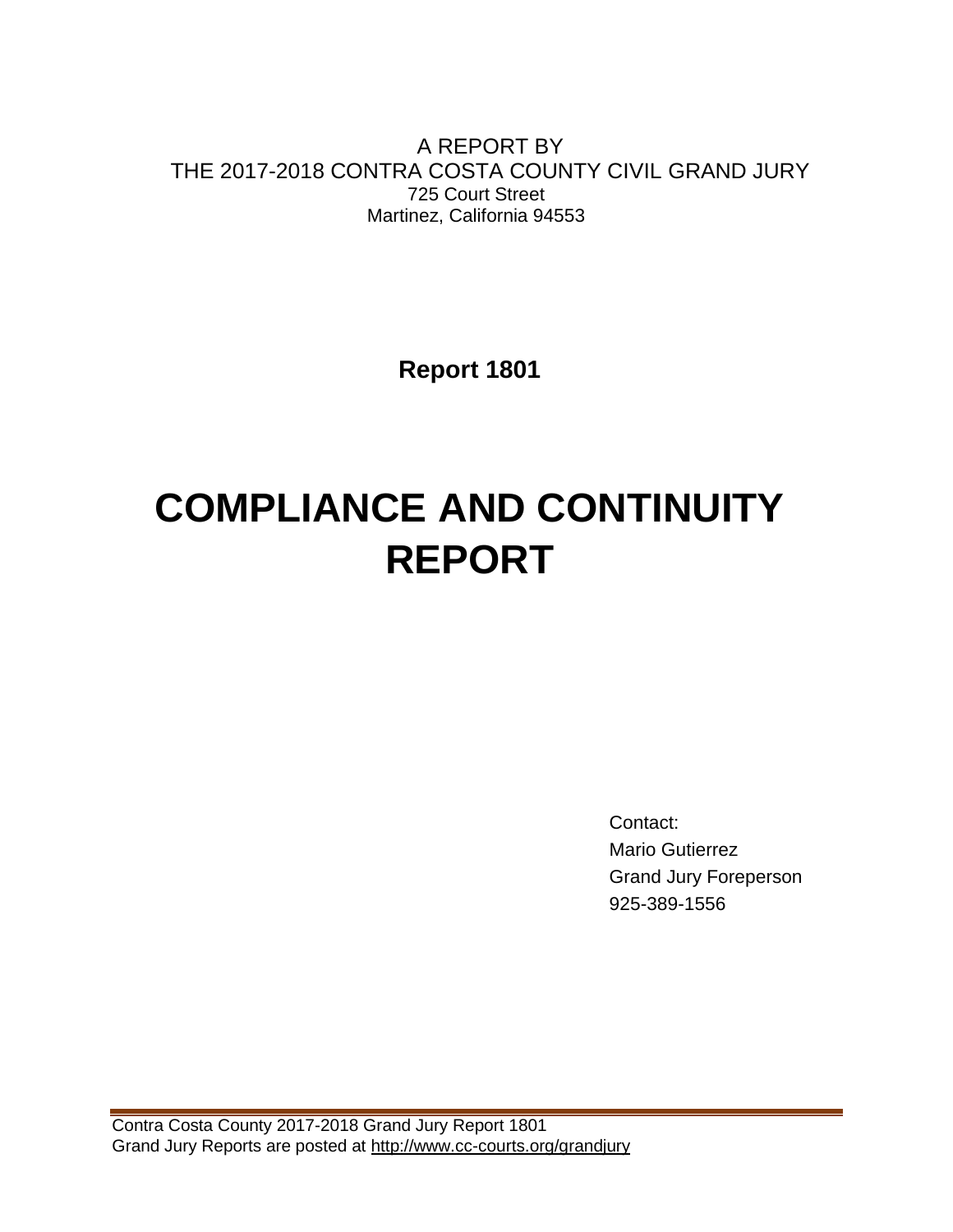# TABLE OF CONTENTS

| 1702 | EMERGENCY MASS CARE AND SHELTER<br>Are We Ready?                             | 3  |
|------|------------------------------------------------------------------------------|----|
| 1703 | MENTAL HEALTH SERVICES FOR AT-RISK CHILDREN IN CONTRA<br><b>COSTA COUNTY</b> | 5  |
| 1704 | SELECTION OF BALLOT MEASURE ARGUMENTS                                        | 6  |
| 1705 | FUNDING FLOOD CONTROL INFRASTRUCTURE                                         | 8  |
| 1706 | FUNDING THE EAST CONTRA COSTA FIRE PROTECTION DISTRICT                       | 9  |
| 1707 | <b>HOMELESSNESS IN THE CITIES</b>                                            | 11 |
| 1708 | ANIMAL SHELTER SERVICES IN ANTIOCH AND CONTRA COSTA<br><b>COUNTY</b>         | 15 |
| 1709 | CONCORD NAVAL WEAPONS STATION REUSE<br>Management and Reporting              | 18 |
| 1710 | LAW ENFORCEMENT USE OF FORCE AND MENTAL HEALTH<br><b>AWARENESS</b>           | 20 |
| 1711 | ALAMO PARKS PLANNING AND DEVELOPMENT                                         | 21 |
| 1712 | MORE SHELTER BEDS NEEDED FOR THE HOMELESS IN CONTRA<br><b>COSTA COUNTY</b>   | 22 |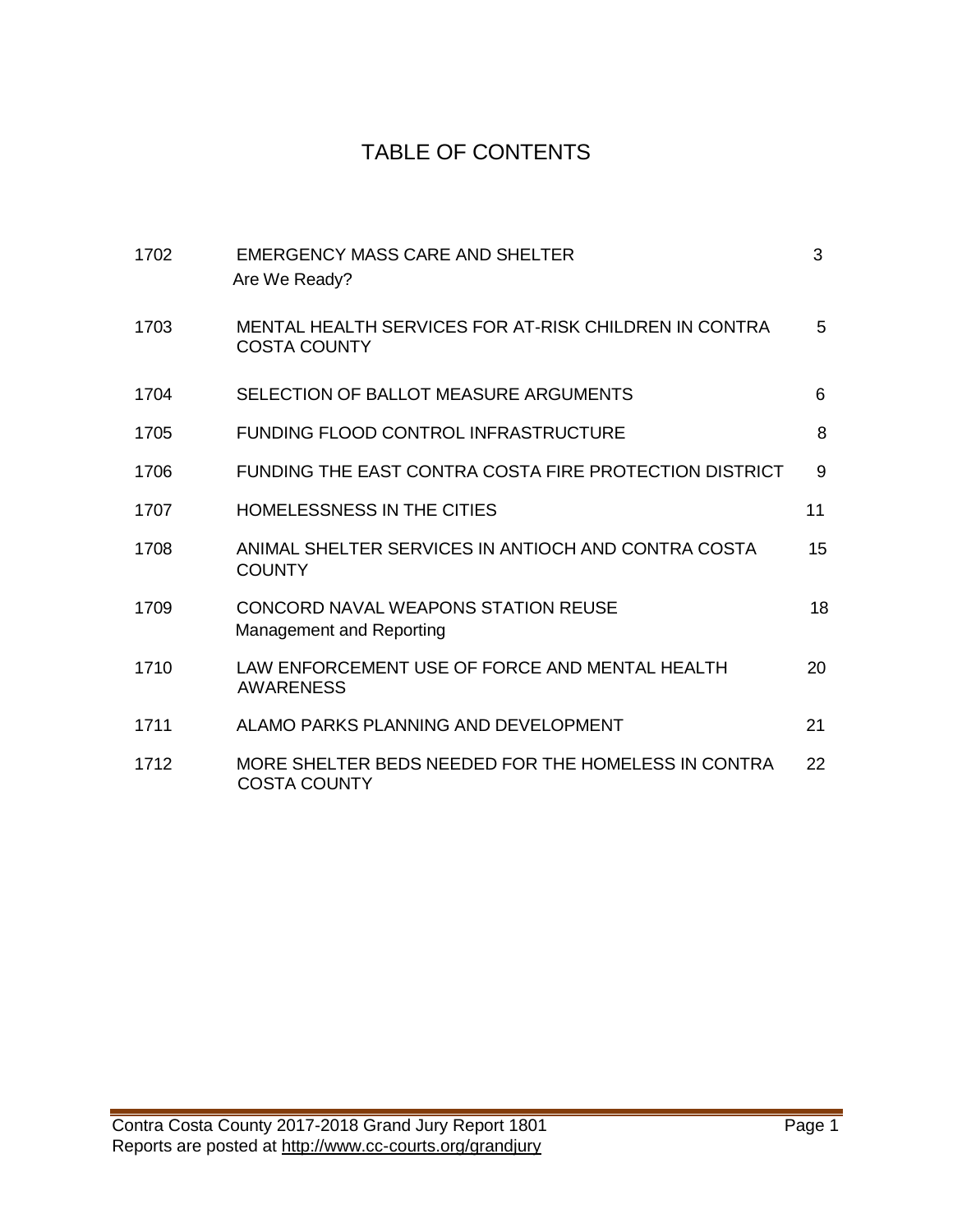## **CONTRA COSTA COUNTY CIVIL GRAND JURY REPORT 1801**

# COMPLIANCE AND CONTINUITY REPORT

The Contra Costa County Civil Grand Jury is impaneled annually to investigate city and county government, special districts and certain non-profit corporations to ensure that their functions are performed in a lawful, economical and efficient manner. Findings and recommendations developed from these investigations are contained in the reports signed by the Civil Grand Jury Foreperson and the Grand Jury Judge. Responses to these reports must be made within certain time constraints and in accordance with specific formats pursuant to 933 and 933.05 of the California Penal Code. These responses to the recommendations must include one of the following legally permitted options:

- The recommendation has been implemented
- The recommendation has not yet been implemented, but will be implemented in the future
- The recommendation requires further analysis
- The recommendation will not be implemented because it is not warranted or is not reasonable

The 2017-2018 Civil Grand Jury reviewed 11 reports from the 2016-2017 Civil Grand Jury. There were 36 letters, with copies of applicable reports, mailed to the different entities from which responses were required. These 11 reports made a cumulative total of 155 recommendations to the various recipients, of which 77 responses (50%) stated that the recommendation(s) have been or will shortly be implemented and 22 (14%) responses stated that the recommendation required further analysis. For further explanation and clarification of subject responses to recommendations, refer to their full responses posted online. Responses to the 2016-2017 Grand Jury reports are posted on the Contra Costa County Grand Jury Website in their entirety and can be viewed at:

#### <http://www.cc-courts.org/civil/grand-jury-reports.aspx>

The Grand Jury believes it is important for future Grand Juries to continue to review these responses and to be vigilant in seeing that recommendations that have been accepted and are implemented. In this manner, the commitment and hard work of past and future Grand Juries will result in positive changes for the citizens of Contra Costa County.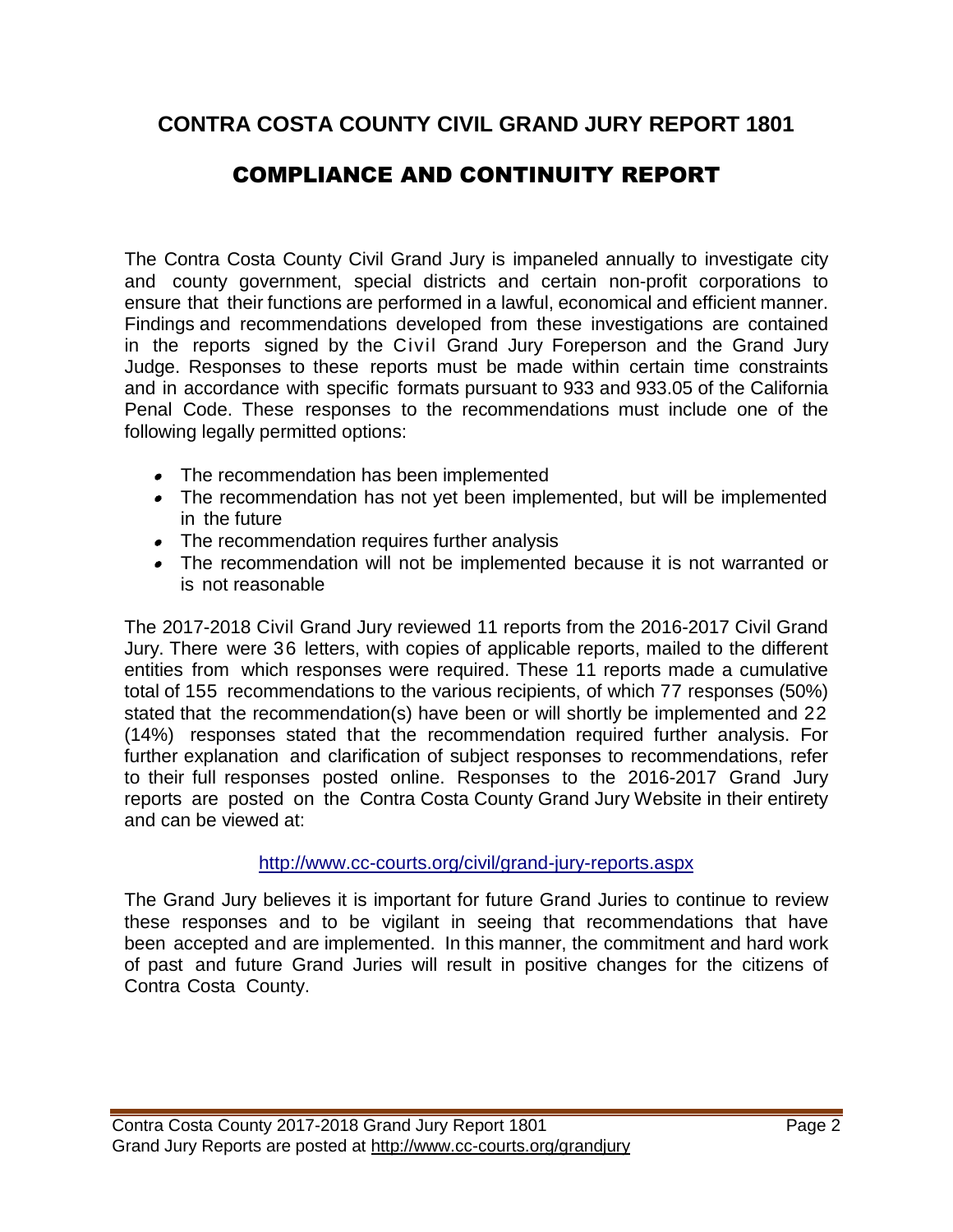#### **CONTRA COSTA COUNTY CIVIL GRAND JURY REPORT 1702** EMERGENCY MASS CARE AND SHELTER Are We Ready?

*Recommendation #1: The Sheriff's Office of Emergency Services (OES) should consider creating a schedule for updating the Bay Area Earthquake Plan operational annexes by the end of 2017.*

| <b>RESPONDENT</b>                  | <b>RESPONSE</b>                                                                                   |
|------------------------------------|---------------------------------------------------------------------------------------------------|
| <b>Contra Costa County Sheriff</b> | The recommendation will not be implemented<br>because it is not warranted or is not<br>reasonable |

*Recommendation #2: The Board of Supervisors should consider identifying funds by July 1, 2018, to permit Sheriff Office of Emergency Services (OES) and the Contra Costa County Employment and Human Services Department (EHSD) to coordinate and complete the Mass Care and Shelter Plan according to the schedule submitted by the Sheriff OES.*

| <b>RESPONDENT</b>                               | <b>RESPONSE</b>                                                                              |
|-------------------------------------------------|----------------------------------------------------------------------------------------------|
| <b>Contra Costa County Board of Supervisors</b> | The recommendation has not yet been<br>implemented, but will be implemented in the<br>future |
| <b>Contra Costa County Sheriff</b>              | The recommendation has not yet been<br>implemented, but will be implemented in the<br>future |

*Recommendation #3: The Sheriff's Office of Emergency Services should consider developing a written Mass Care and Shelter protocol by July 1, 2018, that covers selection, inspection, opening a shelter, and identifying funds to do so.*

| <b>RESPONDENT</b>                  | <b>RESPONSE</b>                                                                                   |
|------------------------------------|---------------------------------------------------------------------------------------------------|
| <b>Contra Costa County Sheriff</b> | The recommendation will not be implemented<br>because it is not warranted or is not<br>reasonable |

*Recommendation #4: The Sheriff's Office of Emergency Services should consider including shelter selection, inspection, and preparation when it establishes the Emergency Operations Center for a simulated disaster as part of exercises.*

| <b>RESPONDENT</b>                  | <b>RESPONSE</b>                                                                                   |
|------------------------------------|---------------------------------------------------------------------------------------------------|
| <b>Contra Costa County Sheriff</b> | The recommendation will not be implemented<br>because it is not warranted or is not<br>reasonable |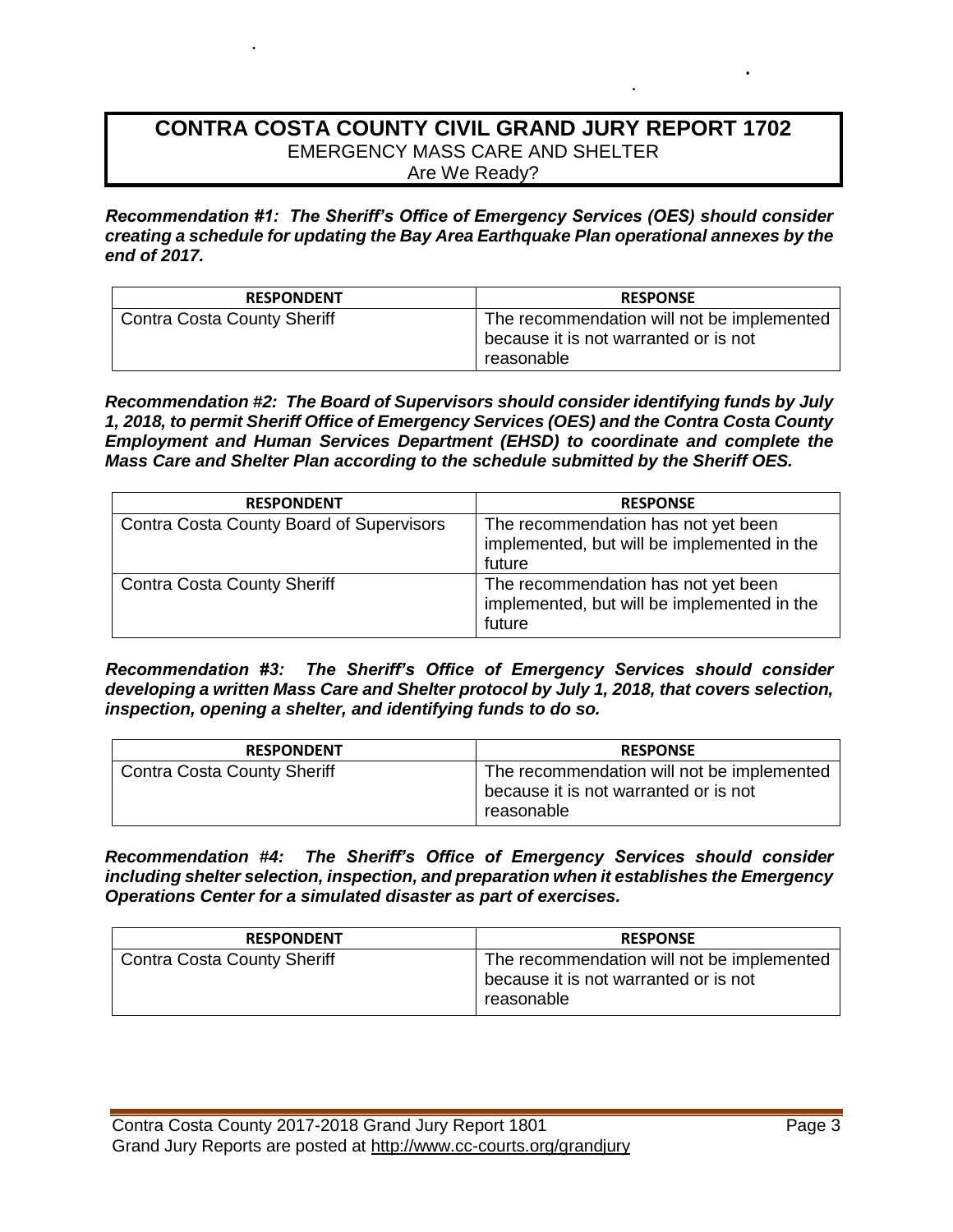*Recommendation #5: The Contra Costa County Employment and Human Services Department should consider access to view the National Shelter Services Program (NSS) list by the end of 2017.*

| <b>RESPONDENT</b>                                                      | <b>RESPONSE</b>                                                                    |
|------------------------------------------------------------------------|------------------------------------------------------------------------------------|
| Contra Costa County Employment and<br><b>Human Services Department</b> | The recommendation has not yet been<br>implemented, but will be implemented in the |
|                                                                        | future                                                                             |

*Recommendation #6: The Sheriff's Office of Emergency Services should consider providing training to the Contra Costa County Employment and Human Services Department on how to use the National Shelter Services Program after the EHSD is granted access to view the NSS list.*

| <b>RESPONDENT</b>                  | <b>RESPONSE</b>                                                                              |
|------------------------------------|----------------------------------------------------------------------------------------------|
| <b>Contra Costa County Sheriff</b> | The recommendation has not yet been<br>implemented, but will be implemented in the<br>future |

*Recommendation #7: The Employment and Human Services Department (EHSD) should consider periodic reviews of the currency of the data and make update recommendations and corrections to the American Red Cross after EHSD is granted access to view the NSS list.*

| <b>RESPONDENT</b>           | <b>RESPONSE</b>                             |
|-----------------------------|---------------------------------------------|
| Contra Costa County Sheriff | Does not apply to the Office of the Sheriff |

*Recommendation #8: The Sheriff's Office of Emergency Services and American Red Cross should consider inviting the Employment and Human Services Department to their regular meetings regarding earthquake planning and review of associated polices.*

| <b>RESPONDENT</b>                  | <b>RESPONSE</b>                         |
|------------------------------------|-----------------------------------------|
| <b>Contra Costa County Sheriff</b> | The recommendation has been implemented |

*Recommendation #9: The Sheriff's Office of Emergency Services should consider reviewing its plans to coordinate local jurisdictions, EHSD and the American Red Cross during an emergency, and develop procedures and provide training where deficiencies are identified.*

| <b>RESPONDENT</b>           | <b>RESPONSE</b>                         |
|-----------------------------|-----------------------------------------|
| Contra Costa County Sheriff | The recommendation has been implemented |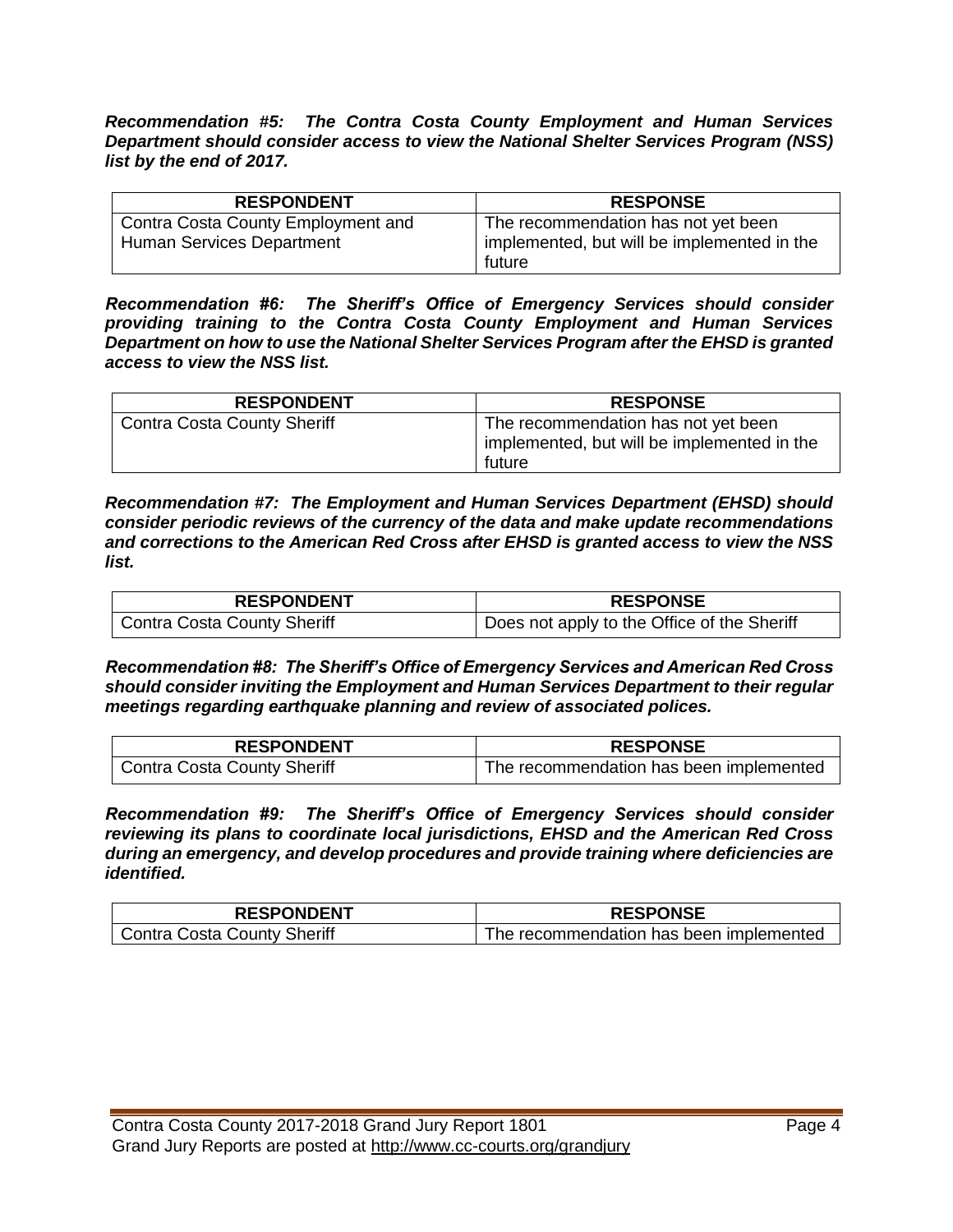#### **CONTRA COSTA COUNTY CIVIL GRAND JURY REPORT 1703** MENTAL HEALTH SERVICES FOR AT-RISK CHILDREN IN CONTRA COSTA COUNTY

*Recommendation #1: The Board of Supervisors should consider identifying funds to add six psychiatrists at the three regional mental health clinics.*

| <b>RESPONDENT</b>                        | <b>RESPONSE</b>                     |
|------------------------------------------|-------------------------------------|
| Contra Costa County Board of Supervisors | The recommendation requires further |
|                                          | analysis                            |

*Recommendation #2: The Board of Supervisors should consider directing Human Resources to review the compensation packages for County psychiatrists to ensure their compensation packages are competitive compared with the private market.* 

| <b>RESPONDENT</b>                               | <b>RESPONSE</b>                                                                                   |
|-------------------------------------------------|---------------------------------------------------------------------------------------------------|
| <b>Contra Costa County Board of Supervisors</b> | The recommendation will not be implemented<br>because it is not warranted or is not<br>reasonable |

*Recommendation #3: The Board of Supervisors should consider directing BHS to redeploy therapists with a view to a more equitable ratio of children per therapist among the County's three mental health clinics.*

| <b>RESPONDENT</b>                        | <b>RESPONSE</b>                         |
|------------------------------------------|-----------------------------------------|
| Contra Costa County Board of Supervisors | The recommendation has been implemented |

*Recommendation #4: The Board of Supervisors should consider identifying funds to enable BHS to review and improve systems related to the real-time availability of CBO's and individual private therapists for mental health service appointments.*

| <b>RESPONDENT</b>                               | <b>RESPONSE</b>                                                                                   |
|-------------------------------------------------|---------------------------------------------------------------------------------------------------|
| <b>Contra Costa County Board of Supervisors</b> | The recommendation will not be implemented<br>because it is not warranted or is not<br>reasonable |

*Recommendation #5: The Board of Supervisors should consider directing BHS to monitor and report on the wait times for mental health treatment for at-risk children.*

| <b>RESPONDENT</b>                        | <b>RESPONSE</b>                         |
|------------------------------------------|-----------------------------------------|
| Contra Costa County Board of Supervisors | The recommendation has been implemented |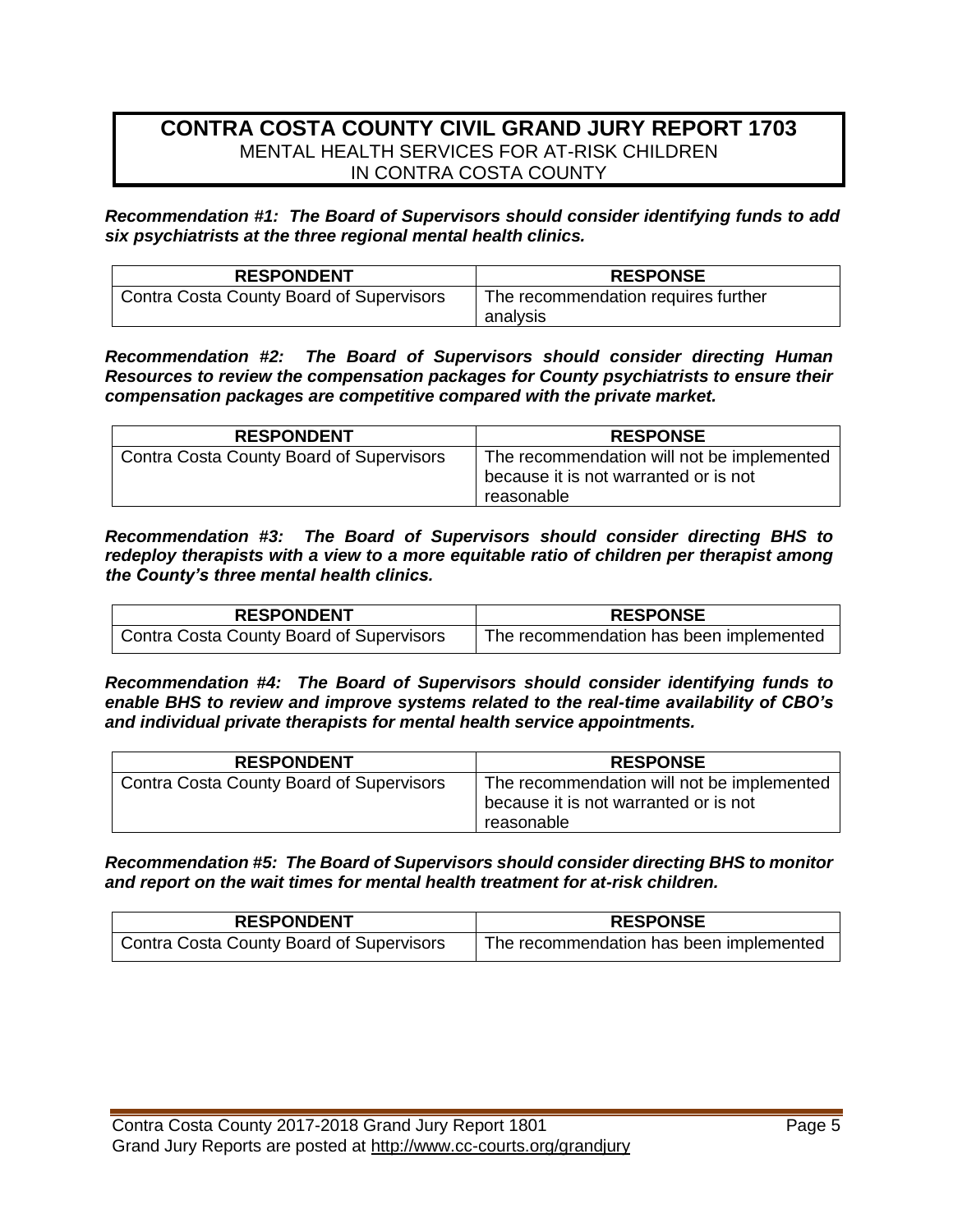## **CONTRA COSTA COUNTY CIVIL GRAND JURY REPORT 1704**  SELECTION OF BALLOT MEASURE ARGUMENTS

*Recommendation #1: Prior to the next election, the Registrar should consider developing internal procedures to clarify the process for selecting between multiple ballot arguments of the same priority.*

| <b>RESPONDENT</b>                         | <b>RESPONSE</b>                         |
|-------------------------------------------|-----------------------------------------|
| <b>Contra Costa County Clerk-Recorder</b> | The recommendation has been implemented |
| Registrar                                 |                                         |

*Recommendation #2: In the next and subsequent revisions of the Argument Guide, the Registrar should consider including procedures that clarify the process for selecting between multiple ballot arguments of the same priority.*

| <b>RESPONDENT</b>                         | <b>RESPONSE</b>                         |
|-------------------------------------------|-----------------------------------------|
| <b>Contra Costa County Clerk-Recorder</b> | The recommendation has been implemented |
| Registrar                                 |                                         |

*Recommendation #3: Prior to the next election, the Registrar should consider developing internal procedures to facilitate collaboration between parties that file competing ballot arguments.*

| <b>RESPONDENT</b>                         | <b>RESPONSE</b>                            |
|-------------------------------------------|--------------------------------------------|
| <b>Contra Costa County Clerk-Recorder</b> | The recommendation will not be implemented |
| Registrar                                 | because it is not warranted or is not      |
|                                           | reasonable                                 |

*Recommendation #4: In the next and subsequent revisions of the Argument Guide, the Registrar should consider including procedures to facilitate collaboration between parties that file competing ballot arguments.*

| <b>RESPONDENT</b>                  | <b>RESPONSE</b>                            |
|------------------------------------|--------------------------------------------|
| Contra Costa County Clerk-Recorder | The recommendation will not be implemented |
| Registrar                          | because it is not warranted or is not      |
|                                    | reasonable                                 |

*Recommendation #5: Prior to the next election, the Registrar should consider developing internal procedures by which an association of citizens can establish its bona fide status.*

| <b>RESPONDENT</b>                  | <b>RESPONSE</b>                            |
|------------------------------------|--------------------------------------------|
| Contra Costa County Clerk-Recorder | The recommendation will not be implemented |
| Registrar                          | because it is not warranted or is not      |
|                                    | reasonable                                 |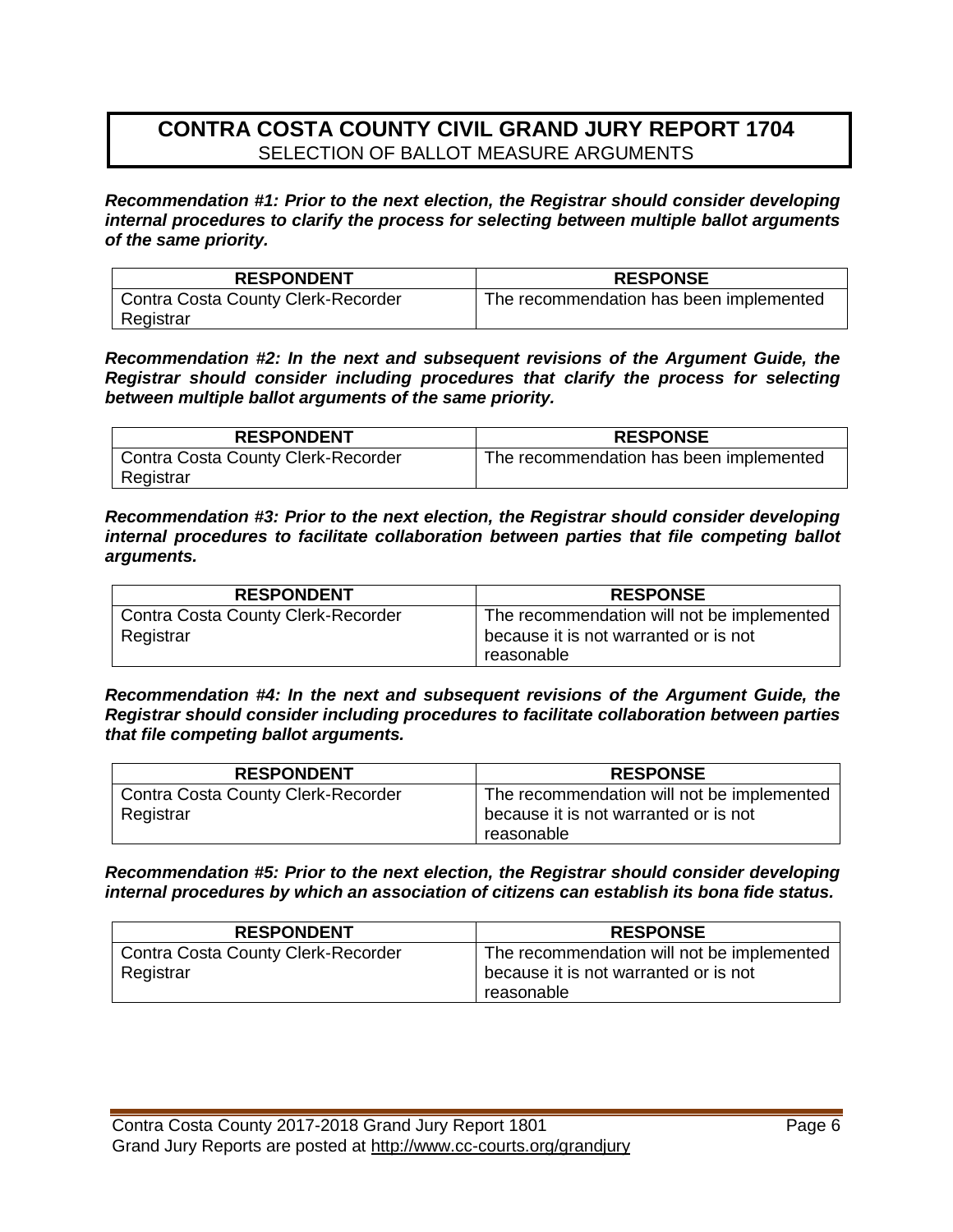*Recommendation #6: In the next and subsequent revisions of the Argument Guide, the Registrar should consider including procedures by which an association of citizens can establish its bona fide status.*

| <b>RESPONDENT</b>                         | <b>RESPONSE</b>                            |
|-------------------------------------------|--------------------------------------------|
| <b>Contra Costa County Clerk-Recorder</b> | The recommendation will not be implemented |
| Registrar                                 | because it is not warranted or is not      |
|                                           | reasonable                                 |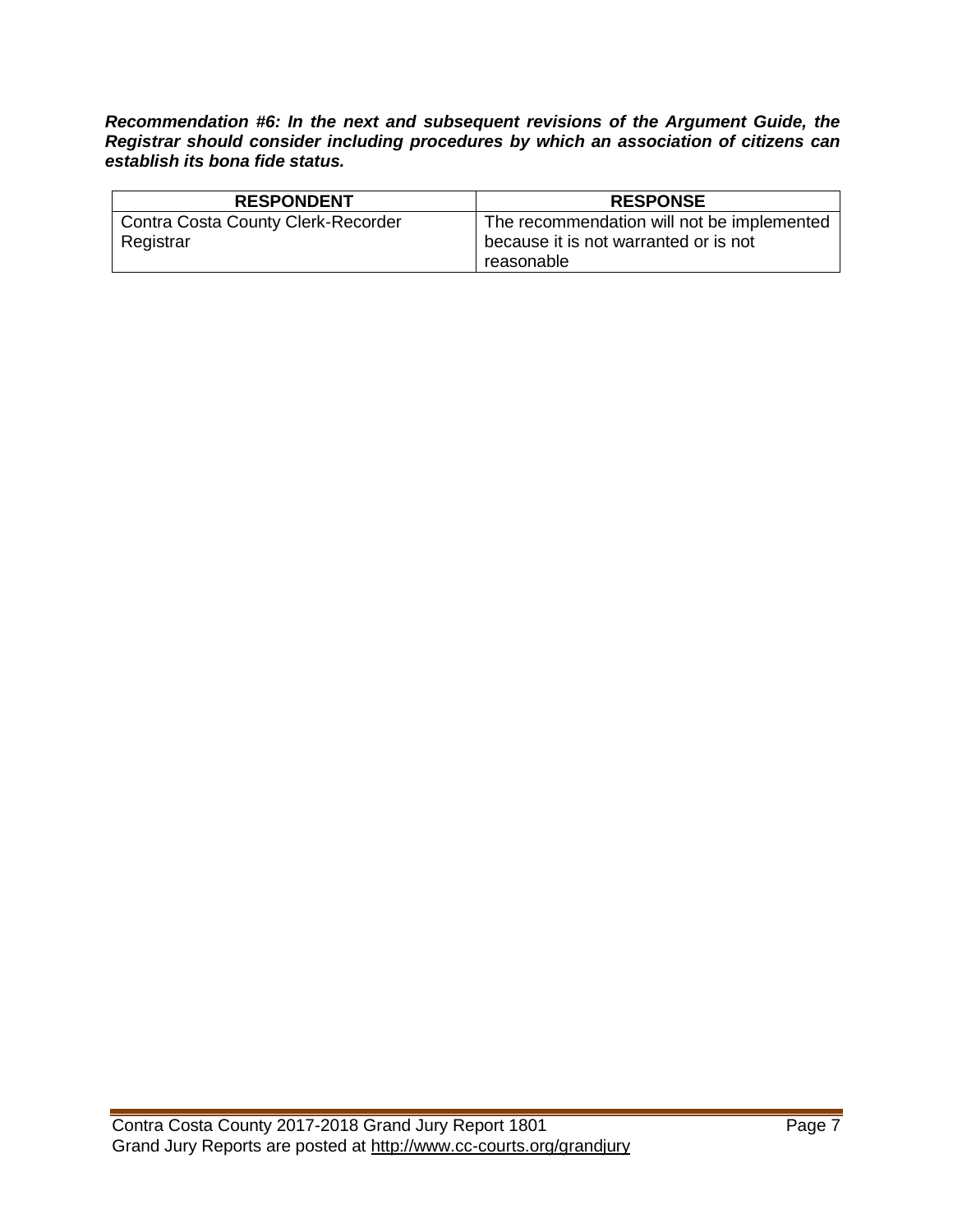### **CONTRA COSTA COUNTY CIVIL GRAND JURY REPORT 1705** FUNDING FLOOD CONTROL INFRASTRUCTURE

*Recommendation #1: The County Board of Supervisors, as the Governing Board of the Flood Control and Water Conservation District, should consider continuing to pursue efforts to educate elected officials about the urgency of passing the California Water Conservation, Flood Control and Storm Water Management Act.*

| <b>RESPONDENT</b>                        | <b>RESPONSE</b>                         |
|------------------------------------------|-----------------------------------------|
| Contra Costa County Board of Supervisors | The recommendation has been implemented |

*Recommendation #2: The County Board of Supervisors, as the Governing Board of the Flood Control and Water Conservation District, should consider identifying funds to increase the Flood Control maintenance budget to begin reducing the deferred maintenance backlog, prior to January 2018.*

| <b>RESPONDENT</b>                        | <b>RESPONSE</b>                         |
|------------------------------------------|-----------------------------------------|
| Contra Costa County Board of Supervisors | The recommendation has been implemented |

*Recommendation #3: The County Board of Supervisors, as the Governing Board of the Flood Control and Water Conservation District, should consider identifying funds to begin building reserves to fund the reconstruction of the County flood control system prior to January 2018.*

| <b>RESPONDENT</b>                        | <b>RESPONSE</b>                         |
|------------------------------------------|-----------------------------------------|
| Contra Costa County Board of Supervisors | The recommendation has been implemented |

*Recommendation #4: The County Board of Supervisors, as the Governing Board of the Flood Control and Water Conservation District, should consider instructing Flood Control staff to prepare plans for a County wide campaign to educate the public on the need to replace the infrastructure.*

| <b>RESPONDENT</b>                        | <b>RESPONSE</b>                         |
|------------------------------------------|-----------------------------------------|
| Contra Costa County Board of Supervisors | The recommendation has been implemented |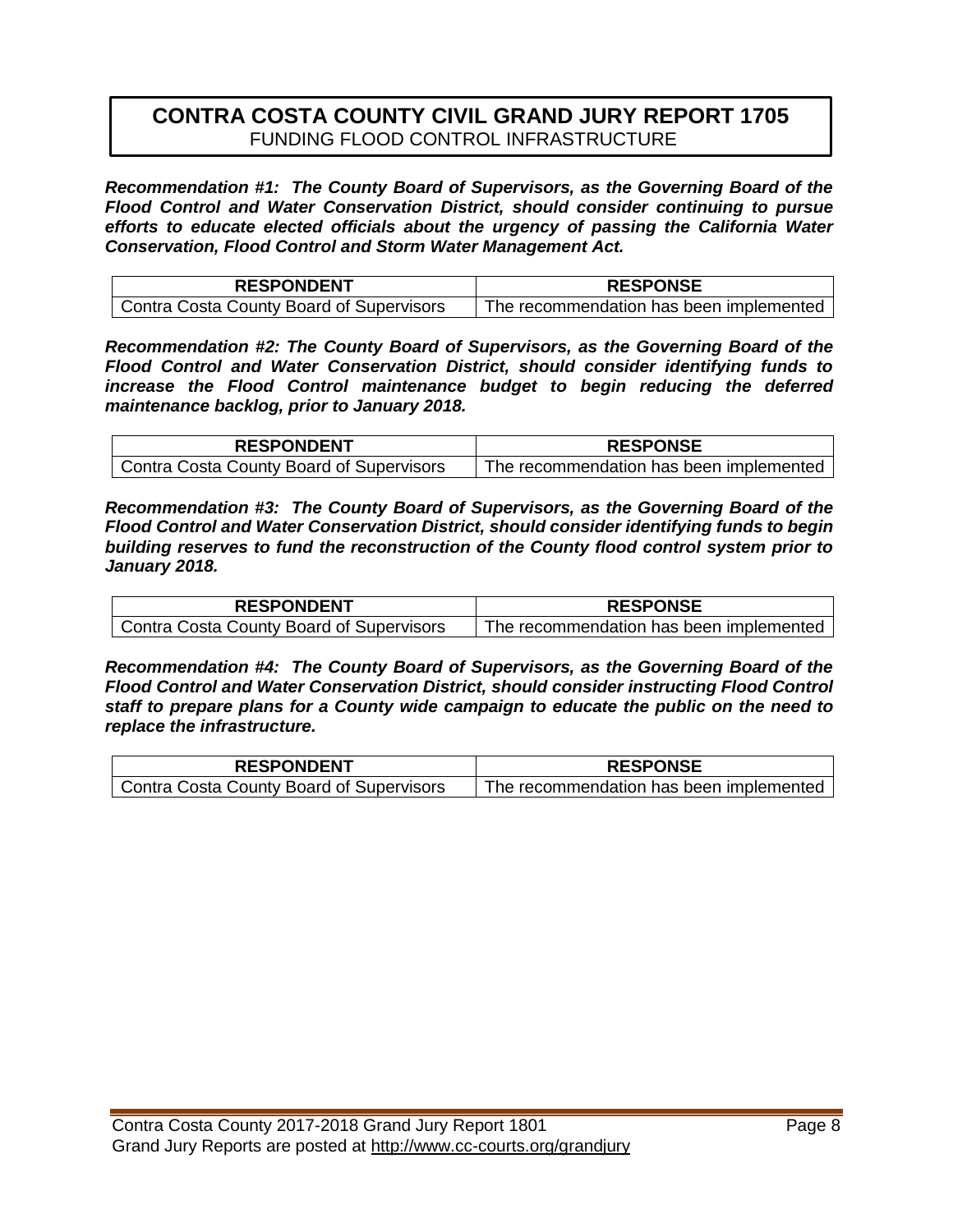### **CONTRA COSTA COUNTY CIVIL GRAND JURY REPORT 1706** FUNDING THE EAST CONTRA COSTA FIRE PROTECTION DISTRICT

*Recommendation #1: The ECCFPD Board should consider continuing to place tax measures on the ballot that would provide funding to reopen fire stations.*

| <b>RESPONDENT</b>                                 | <b>RESPONSE</b>                     |
|---------------------------------------------------|-------------------------------------|
| <b>East Contra Costa Fire Protection District</b> | The recommendation requires further |
| Board                                             | analysis                            |

*Recommendation #2: The ECCFPD Board should consider undertaking market research to better understand how to motivate potential voters to approve ballot measures that would raise funds to increase the number of operating fire stations.*

| <b>RESPONDENT</b>                                 | <b>RESPONSE</b>                     |
|---------------------------------------------------|-------------------------------------|
| <b>East Contra Costa Fire Protection District</b> | The recommendation requires further |
| <b>Board</b>                                      | analysis                            |

*Recommendation #3: The ECCFPD Board should consider appointing a district-wide task force to research possible funding opportunities to benefit the fire district and make recommendations to the ECCFPD Board.*

| <b>RESPONDENT</b>                                 | <b>RESPONSE</b>                     |
|---------------------------------------------------|-------------------------------------|
| <b>East Contra Costa Fire Protection District</b> | The recommendation requires further |
| Board                                             | analysis                            |

*Recommendation #4: The ECCFPD Board should consider supporting legislation to reallocate property tax revenues from one or more local agencies to ECCFPD.*

| <b>RESPONDENT</b>                                 | <b>RESPONSE</b>                     |
|---------------------------------------------------|-------------------------------------|
| <b>East Contra Costa Fire Protection District</b> | The recommendation requires further |
| Board                                             | analysis                            |

*Recommendation #5: The ECCFPD Board should consider negotiating with local agencies to voluntarily transfer a portion of their property tax to ECCFPD.*

| <b>RESPONDENT</b>                                   | <b>RESPONSE</b>                         |
|-----------------------------------------------------|-----------------------------------------|
| East Contra Costa Fire Protection District<br>Board | The recommendation has been implemented |

*Recommendation #6: The City should consider adopting a policy to collect impact fees from all developers of residential and commercial properties to fund capital improvements that will be needed to fund future stations.*

| <b>RESPONDENT</b>             | <b>RESPONSE</b>                         |
|-------------------------------|-----------------------------------------|
| <b>Brentwood City Council</b> | The recommendation has been implemented |
| <b>Oakley City Council</b>    | The recommendation has been implemented |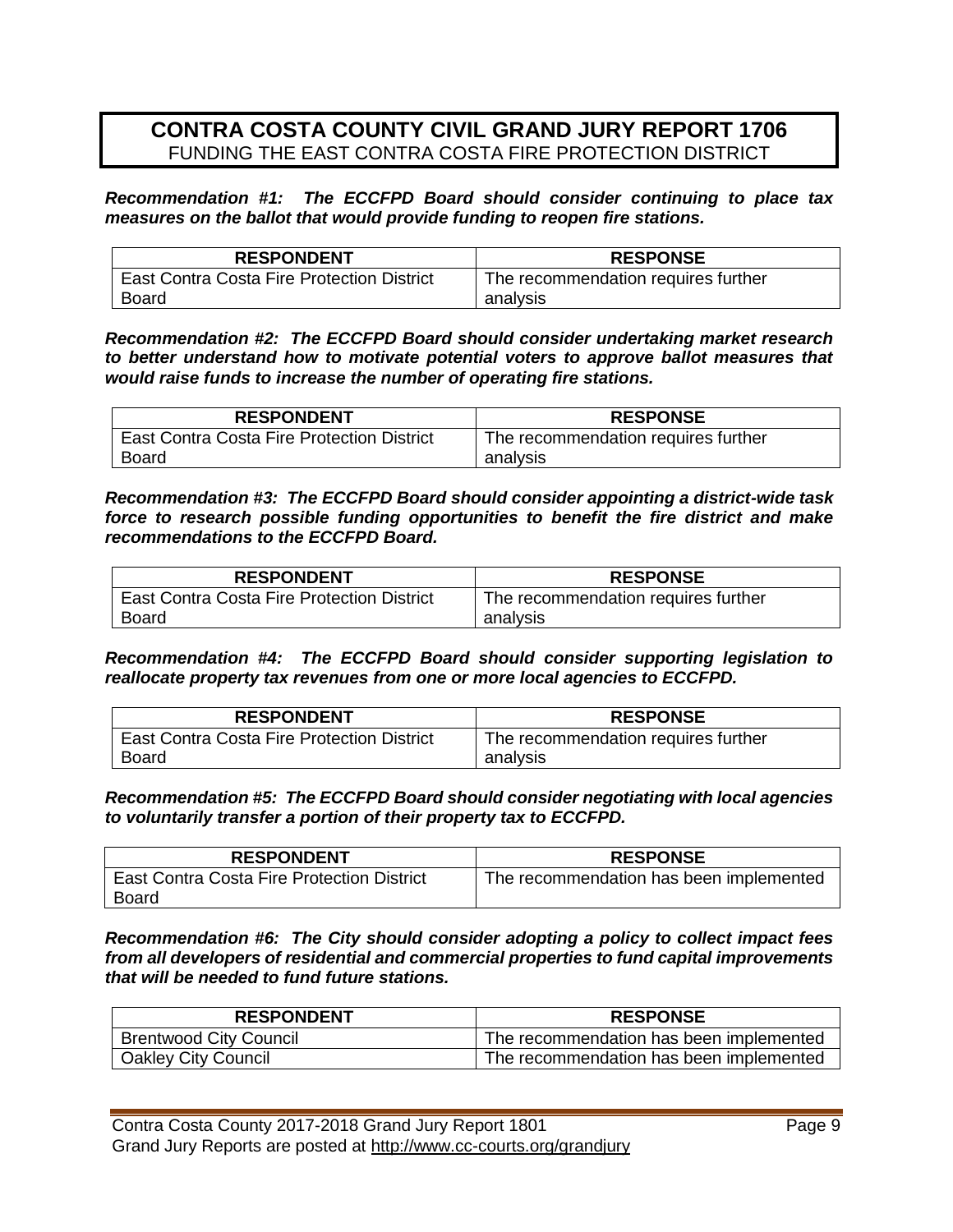*Recommendation #7: The County should consider adopting a policy to collect impact fees from all developers of residential and commercial properties to fund capital improvements that will be needed to fund future stations.*

| <b>RESPONDENT</b>                               | <b>RESPONSE</b>                                                                                   |
|-------------------------------------------------|---------------------------------------------------------------------------------------------------|
| <b>Contra Costa County Board of Supervisors</b> | The recommendation will not be implemented<br>because it is not warranted or is not<br>reasonable |

*Recommendation #8: The City should consider adopting a policy to enter agreements with all developers to establish Community Facility Districts to provide operating revenue for ECCFPD.*

| <b>RESPONDENT</b>             | <b>RESPONSE</b>                                     |
|-------------------------------|-----------------------------------------------------|
| <b>Brentwood City Council</b> | The recommendation will not be implemented          |
|                               | because it is not warranted or is not<br>reasonable |
| <b>Oakley City Council</b>    | The recommendation requires further                 |
|                               | analysis                                            |

#### *Recommendation #9: The County should consider adopting a policy to enter into agreements with all developers to establish Community Facility Districts to provide operating revenue for ECCFPD.*

| <b>RESPONDENT</b>                               | <b>RESPONSE</b>                                                                                   |
|-------------------------------------------------|---------------------------------------------------------------------------------------------------|
| <b>Contra Costa County Board of Supervisors</b> | The recommendation will not be implemented<br>because it is not warranted or is not<br>reasonable |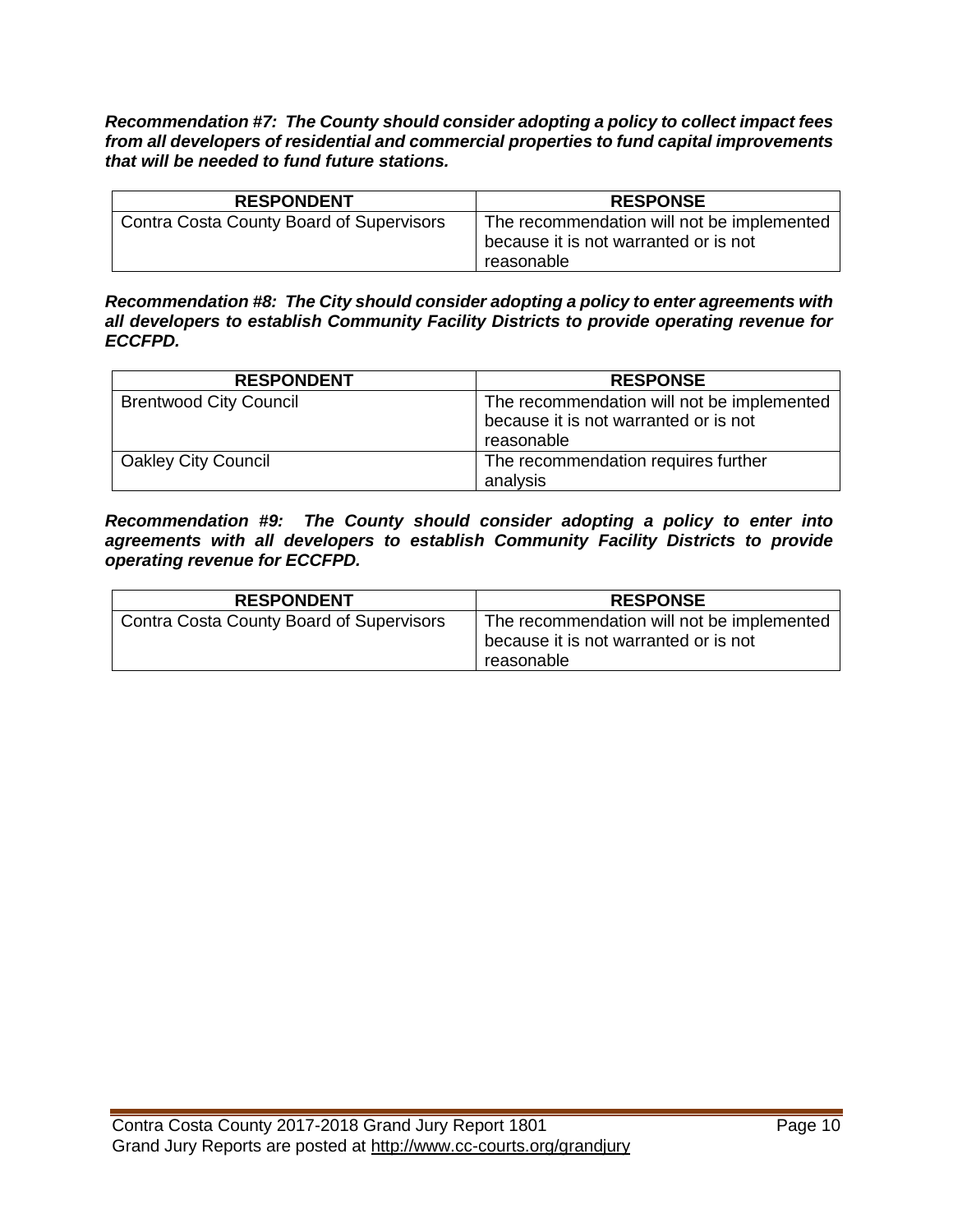### **CONTRA COSTA COUNTY CIVIL GRAND JURY REPORT 1707**  HOMELESSNESS IN THE CITIES

*Recommendation #1: The city should consider establishing CORE teams either by partnering with one or more cities in the region or by funding its own team.*

| <b>RESPONDENT</b>           | <b>RESPONSE</b>                                                                                   |
|-----------------------------|---------------------------------------------------------------------------------------------------|
| City of Antioch             | The recommendation has been implemented                                                           |
| City of Brentwood           | The recommendation will not be implemented<br>because it is not warranted or is not<br>reasonable |
| City of Clayton             | The recommendation will not be implemented<br>because it is not warranted or is not<br>reasonable |
| City of Concord             | The recommendation has been implemented                                                           |
| <b>Town of Danville</b>     | The recommendation will not be implemented<br>because it is not warranted or is not<br>reasonable |
| City of El Cerrito          | The recommendation has not yet been<br>implemented, but will be implemented in the<br>future      |
| City of Hercules            | The recommendation will not be implemented<br>because it is not warranted or is not<br>reasonable |
| City of Lafayette           | The recommendation will not be implemented<br>because it is not warranted or is not<br>reasonable |
| <b>City of Martinez</b>     | The recommendation has been implemented                                                           |
| <b>Town of Moraga</b>       | The recommendation will not be implemented<br>because it is not warranted or is not<br>reasonable |
| City of Oakley              | The recommendation requires further analysis                                                      |
| City of Orinda              | The recommendation will not be implemented<br>because it is not warranted or is not<br>reasonable |
| <b>City of Pinole</b>       | The recommendation will not be implemented<br>because it is not warranted or is not<br>reasonable |
| City of Pleasant Hill       | The recommendation has been implemented                                                           |
| City of Pittsburg           | The recommendation has been implemented                                                           |
| <b>City of Richmond</b>     | The recommendation requires further analysis                                                      |
| City of San Pablo           | The recommendation requires further analysis                                                      |
| City of San Ramon           | The recommendation will not be implemented<br>because it is not warranted or is not<br>reasonable |
| <b>City of Walnut Creek</b> | The recommendation has been implemented                                                           |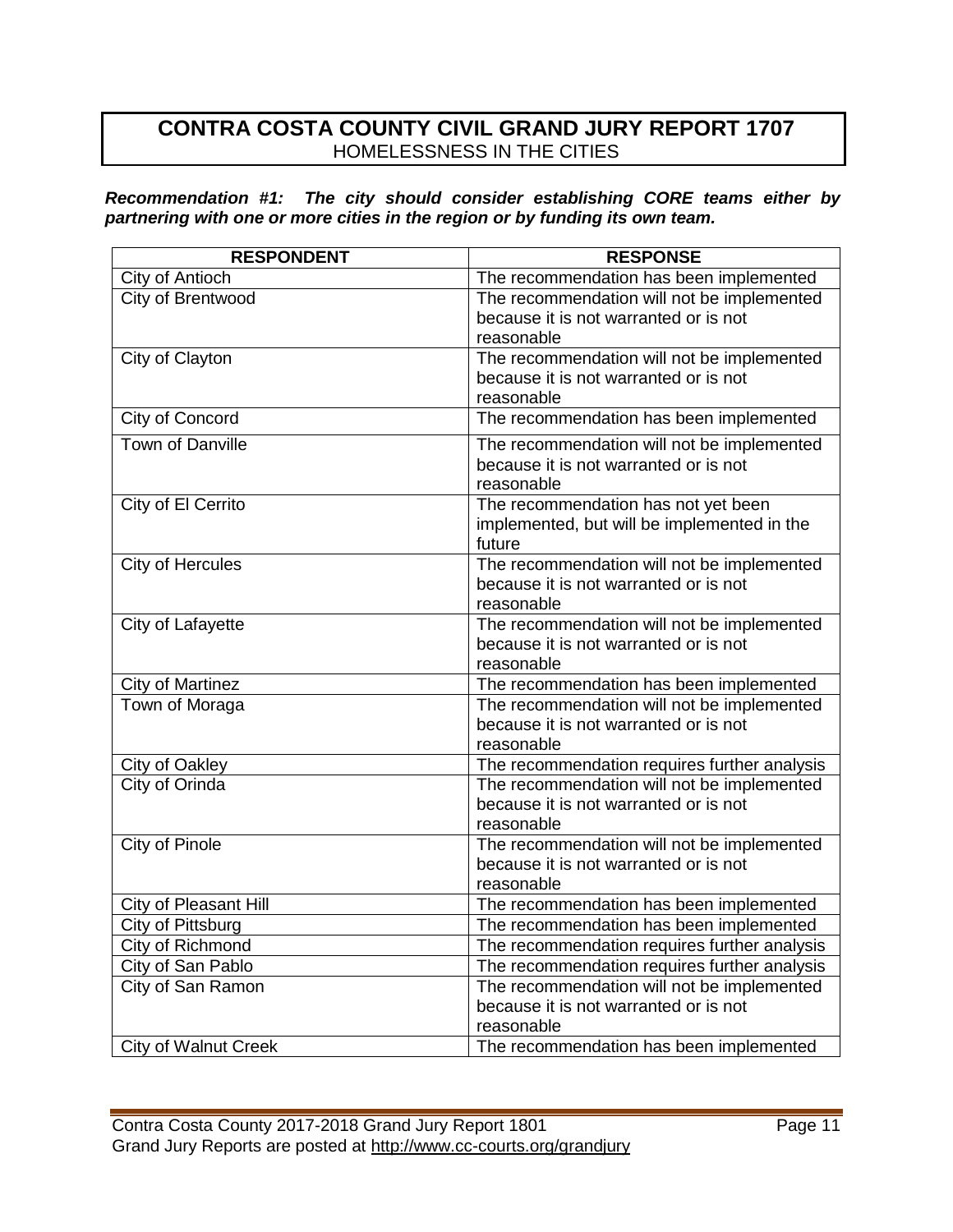*Recommendation #2: The City should consider providing incentives for developers to construct housing for the extremely low income, very low income, and homeless populations.*

| <b>RESPONDENT</b>            | <b>RESPONSE</b>                                  |
|------------------------------|--------------------------------------------------|
| City of Antioch              | The recommendation has been implemented          |
| City of Brentwood            | The recommendation has been implemented          |
| City of Clayton              | The recommendation has been implemented          |
| City of Concord              | The recommendation has been implemented          |
| Town of Danville             | The recommendation will not be implemented       |
|                              | because it is not warranted or is not reasonable |
| City of El Cerrito           | The recommendation has been implemented          |
| City of Hercules             | The recommendation has not yet been              |
|                              | implemented, but will be implemented in the      |
|                              | future                                           |
| City of Lafayette            | The recommendation has been implemented          |
| City of Martinez             | The recommendation requires further analysis     |
| Town of Moraga               | The recommendation has been implemented          |
| City of Oakley               | The recommendation will not be implemented       |
|                              | because it is not warranted or is not reasonable |
| City of Orinda               | The recommendation has been implemented          |
| City of Pinole               | The recommendation has been implemented          |
| <b>City of Pleasant Hill</b> | The recommendation has been implemented          |
| City of Pittsburg            | The recommendation has been implemented          |
| City of Richmond             | The recommendation has been implemented          |
| City of San Pablo            | The recommendation has been implemented          |
| City of San Ramon            | The recommendation has been implemented          |
| <b>City of Walnut Creek</b>  | The recommendation has been implemented          |

*Recommendation #3: The City should consider using Successor Agency funds, CDBG and other federal housing funds, impact fees, and city general funds to assist in funding housing for the extremely low income, very low income and homeless populations.*

| <b>RESPONDENT</b>  | <b>RESPONSE</b>                             |
|--------------------|---------------------------------------------|
| City of Antioch    | The recommendation has been implemented     |
| City of Brentwood  | The recommendation has been implemented     |
| City of Clayton    | The recommendation has been implemented     |
| City of Concord    | The recommendation has been implemented     |
| Town of Danville   | The recommendation has been implemented     |
| City of El Cerrito | The recommendation has not yet been         |
|                    | implemented, but will be implemented in the |
|                    | future                                      |
| City of Hercules   | The recommendation has not yet been         |
|                    | implemented, but will be implemented in the |
|                    | future                                      |
| City of Lafayette  | The recommendation has been implemented     |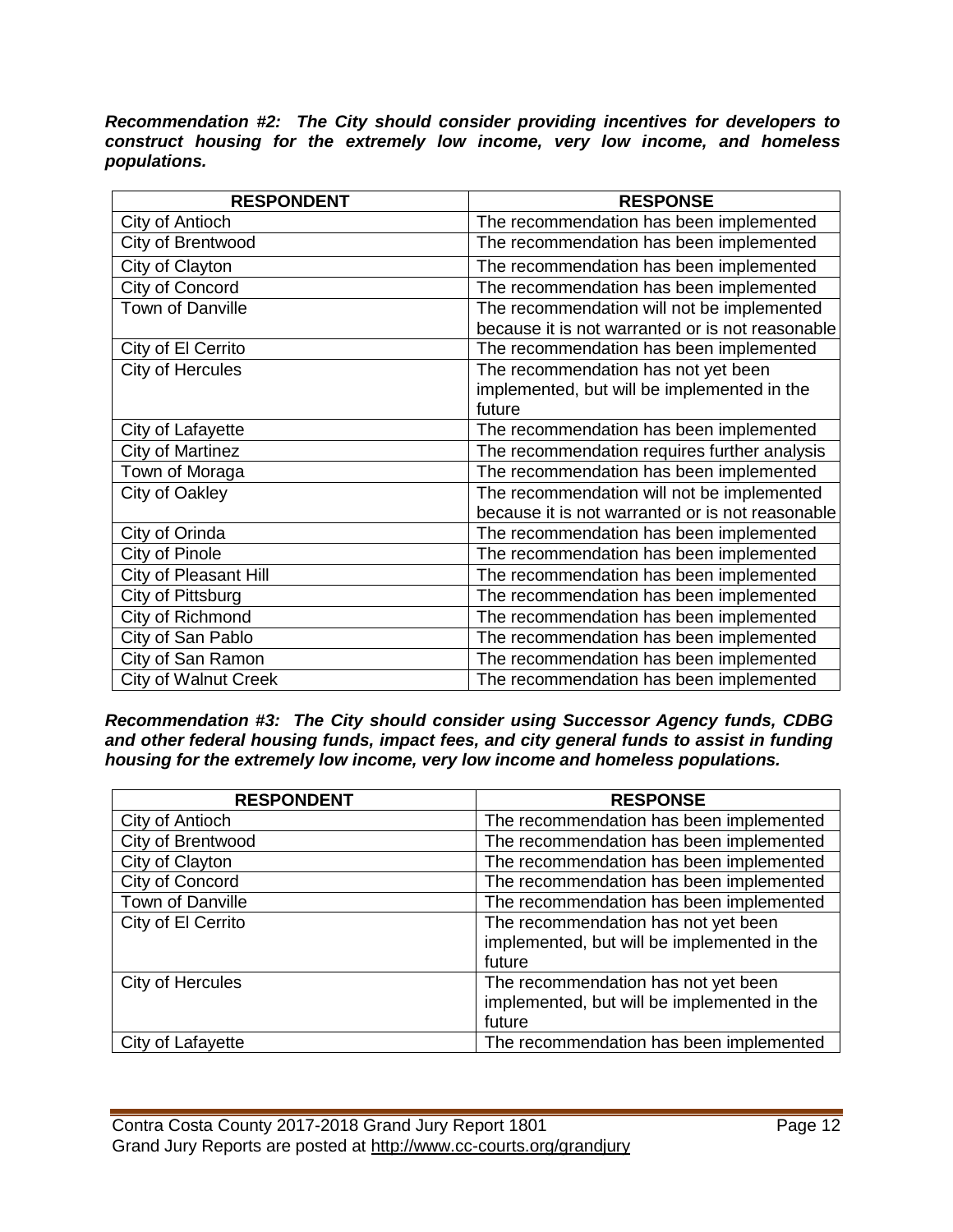| City of Martinez            | The recommendation has not yet been<br>implemented, but will be implemented in the<br>future      |
|-----------------------------|---------------------------------------------------------------------------------------------------|
| Town of Moraga              | The recommendation has not yet been<br>implemented, but will be implemented in the<br>future      |
| City of Oakley              | The recommendation will not be implemented<br>because it is not warranted or is not<br>reasonable |
| City of Orinda              | The recommendation has been implemented                                                           |
| City of Pinole              | The recommendation has been implemented                                                           |
| City of Pleasant Hill       | The recommendation has been implemented                                                           |
| City of Pittsburg           | The recommendation has been implemented                                                           |
| City of Richmond            | The recommendation has been implemented                                                           |
| City of San Pablo           | The recommendation requires further analysis                                                      |
| City of San Ramon           | The recommendation has been implemented                                                           |
| <b>City of Walnut Creek</b> | The recommendation has been implemented                                                           |

*Recommendation #4: The City should consider adopting a five-year comprehensive homeless plan, as soon as possible with a target date of January 1, 2019, to reduce the homeless population in the City.*

| <b>RESPONDENT</b>       | <b>RESPONSE</b>                                  |
|-------------------------|--------------------------------------------------|
| City of Antioch         | The recommendation will not be implemented       |
|                         | because it is not warranted or is not reasonable |
| City of Brentwood       | The recommendation has been implemented          |
| City of Clayton         | The recommendation will not be implemented       |
|                         | because it is not warranted or is not reasonable |
| City of Concord         | The recommendation has been implemented          |
| <b>Town of Danville</b> | The recommendation will not be implemented       |
|                         | because it is not warranted or is not reasonable |
| City of El Cerrito      | The recommendation will not be implemented       |
|                         | because it is not warranted or is not reasonable |
| City of Hercules        | The recommendation will not be implemented       |
|                         | because it is not warranted or is not reasonable |
| City of Lafayette       | The recommendation will not be implemented       |
|                         | because it is not warranted or is not reasonable |
| City of Martinez        | The recommendation has not yet been              |
|                         | implemented, but will be implemented in the      |
|                         | future                                           |
| Town of Moraga          | The recommendation will not be implemented       |
|                         | because it is not warranted or is not reasonable |
| City of Oakley          | The recommendation will not be implemented       |
|                         | because it is not warranted or is not reasonable |
| City of Orinda          | The recommendation will not be implemented       |
|                         | because it is not warranted or is not reasonable |
| City of Pinole          | The recommendation will not be implemented       |
|                         | because it is not warranted or is not reasonable |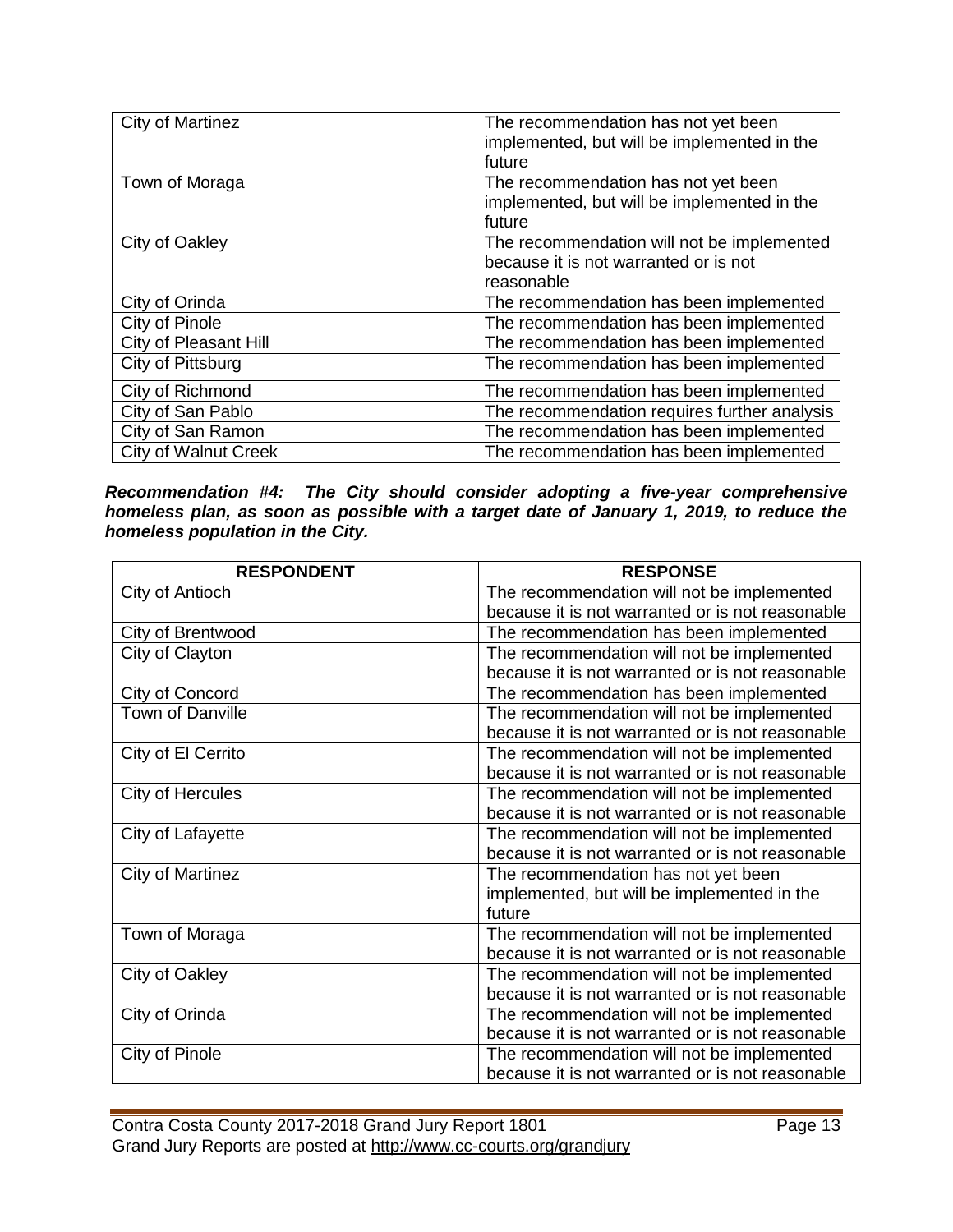| City of Pleasant Hill       | The recommendation requires further analysis                                                   |
|-----------------------------|------------------------------------------------------------------------------------------------|
| City of Pittsburg           | The recommendation will not be implemented<br>because it is not warranted or is not reasonable |
| City of Richmond            | The recommendation requires further analysis                                                   |
| City of San Pablo           | The recommendation requires further analysis                                                   |
| City of San Ramon           | The recommendation will not be implemented<br>because it is not warranted or is not reasonable |
| <b>City of Walnut Creek</b> | The recommendation will not be implemented<br>because it is not warranted or is not reasonable |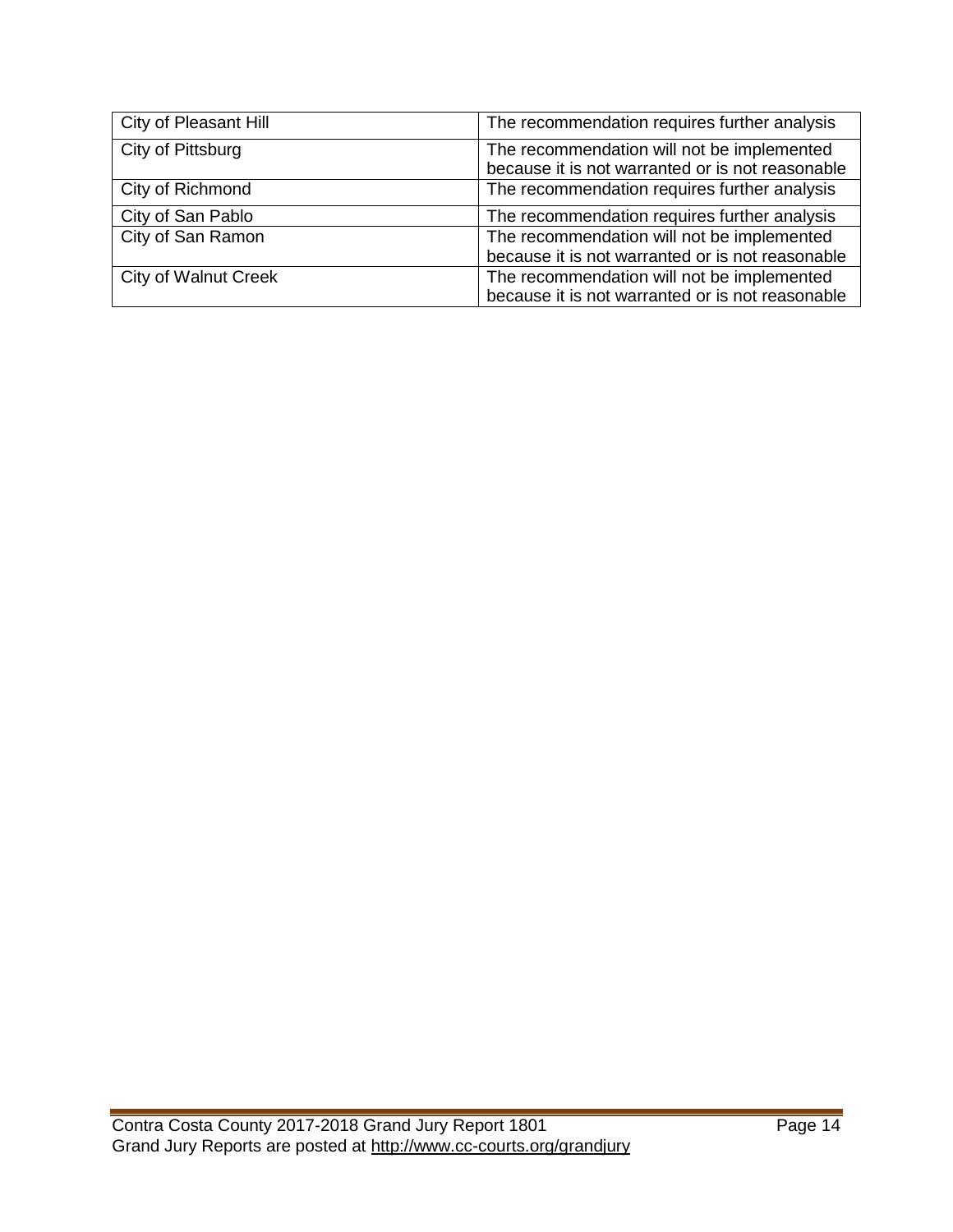#### **CONTRA COSTA COUNTY CIVIL GRAND JURY REPORT 1708** ANIMAL SHELTER SERVICES IN ANTIOCH AND CONTRA COSTA COUNTY

*Recommendation #1: The Council should consider finding sustainable funding for all of the changes recommended by ARF to the Shelter, including those that the Shelter has already implemented.*

| <b>RESPONDENT</b>           | <b>RESPONSE</b>                              |
|-----------------------------|----------------------------------------------|
| <b>Antioch City Council</b> | The recommendation requires further analysis |

*Recommendation #2: The Council should consider staggering the Shelter's hours of operation to include evening hours one day per week to permit those with daytime commitments the opportunity to visit the Shelter.*

| <b>RESPONDENT</b>           | <b>RESPONSE</b>                              |
|-----------------------------|----------------------------------------------|
| <b>Antioch City Council</b> | The recommendation requires further analysis |

*Recommendation #3: If no qualified Antioch Shelter volunteer is available for this position, the Council should consider identifying funds to create a new position for a Volunteer/Rescue Coordinator.*

| <b>RESPONDENT</b>           | <b>RESPONSE</b>                              |
|-----------------------------|----------------------------------------------|
| <b>Antioch City Council</b> | The recommendation requires further analysis |

*Recommendation #4: The Council should consider directing the Shelter to develop and implement strategies to enlist more volunteers.*

| <b>RESPONDENT</b>           | <b>RESPONSE</b>                              |
|-----------------------------|----------------------------------------------|
| <b>Antioch City Council</b> | The recommendation requires further analysis |

*Recommendation #5: The Council should consider directing the Shelter to establish written policies and procedures consistent with those used by ARF regarding animal care.*

| <b>RESPONDENT</b>           | <b>RESPONSE</b>                         |
|-----------------------------|-----------------------------------------|
| <b>Antioch City Council</b> | The recommendation has been implemented |

*Recommendation #6: The Council should consider authorizing the Shelter to hire an experienced full-time Director of Animal Services and identify the funds to do so.*

| <b>RESPONDENT</b>           | <b>RESPONSE</b>                             |
|-----------------------------|---------------------------------------------|
| <b>Antioch City Council</b> | The recommendation has not been             |
|                             | implemented, but will be implemented in the |
|                             | future                                      |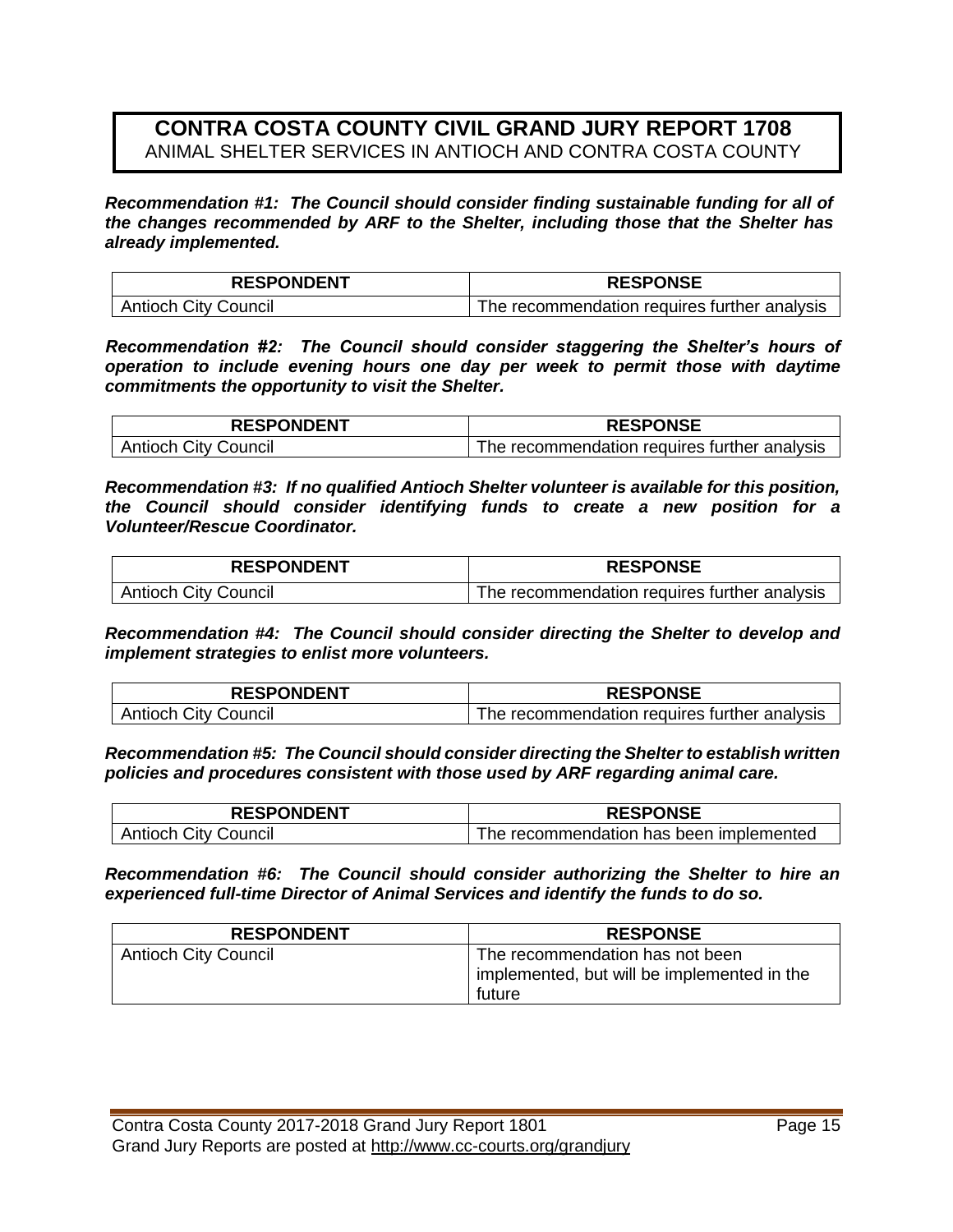*Recommendation #7: The Council should consider requiring all permanent staff be fully trained on Chameleon software as soon as reasonably possible.*

| <b>RESPONDENT</b>           | <b>RESPONSE</b>                             |
|-----------------------------|---------------------------------------------|
| <b>Antioch City Council</b> | The recommendation has not been             |
|                             | implemented, but will be implemented in the |
|                             | future                                      |

*Recommendation #8: The Shelter should consider posting photos of all animals on its website within 24 hours of intake.*

| <b>RESPONDENT</b>           | <b>RESPONSE</b>                                                                                   |
|-----------------------------|---------------------------------------------------------------------------------------------------|
| <b>Antioch City Council</b> | The recommendation will not be implemented<br>because it is not warranted or is not<br>reasonable |

*Recommendation #9: The County Board of Supervisors should consider funding a study to examine the feasibility of establishing a County animal shelter in East County.*

| <b>RESPONDENT</b>                        | <b>RESPONSE</b>                                                                                   |
|------------------------------------------|---------------------------------------------------------------------------------------------------|
| Contra Costa County Board of Supervisors | The recommendation will not be implemented<br>because it is not warranted or is not<br>reasonable |

*Recommendation #10: The County Board of Supervisors and the Antioch City Council should consider negotiating an MOU whereby the Shelter agrees to accept all animals. Those that are identified as non-city of Antioch animals should be regularly picked up and transported to a County Shelter by County Animal Control Officers.*

| <b>RESPONDENT</b>                        | <b>RESPONSE</b>                                                                                   |
|------------------------------------------|---------------------------------------------------------------------------------------------------|
| Contra Costa County Board of Supervisors | The recommendation will not be implemented<br>because it is not warranted or is not<br>reasonable |
| <b>Antioch City Council</b>              | The recommendation will not be implemented<br>because it is not warranted or is not<br>reasonable |

*Recommendation #11: The Council should consider directing the Shelter to collaborate with all accredited rescue groups to maximize rescues and adoptions.*

| <b>RESPONDENT</b>           | <b>RESPONSE</b>                            |
|-----------------------------|--------------------------------------------|
| <b>Antioch City Council</b> | The recommendation will not be implemented |
|                             | because it is not warranted or is not      |
|                             | reasonable                                 |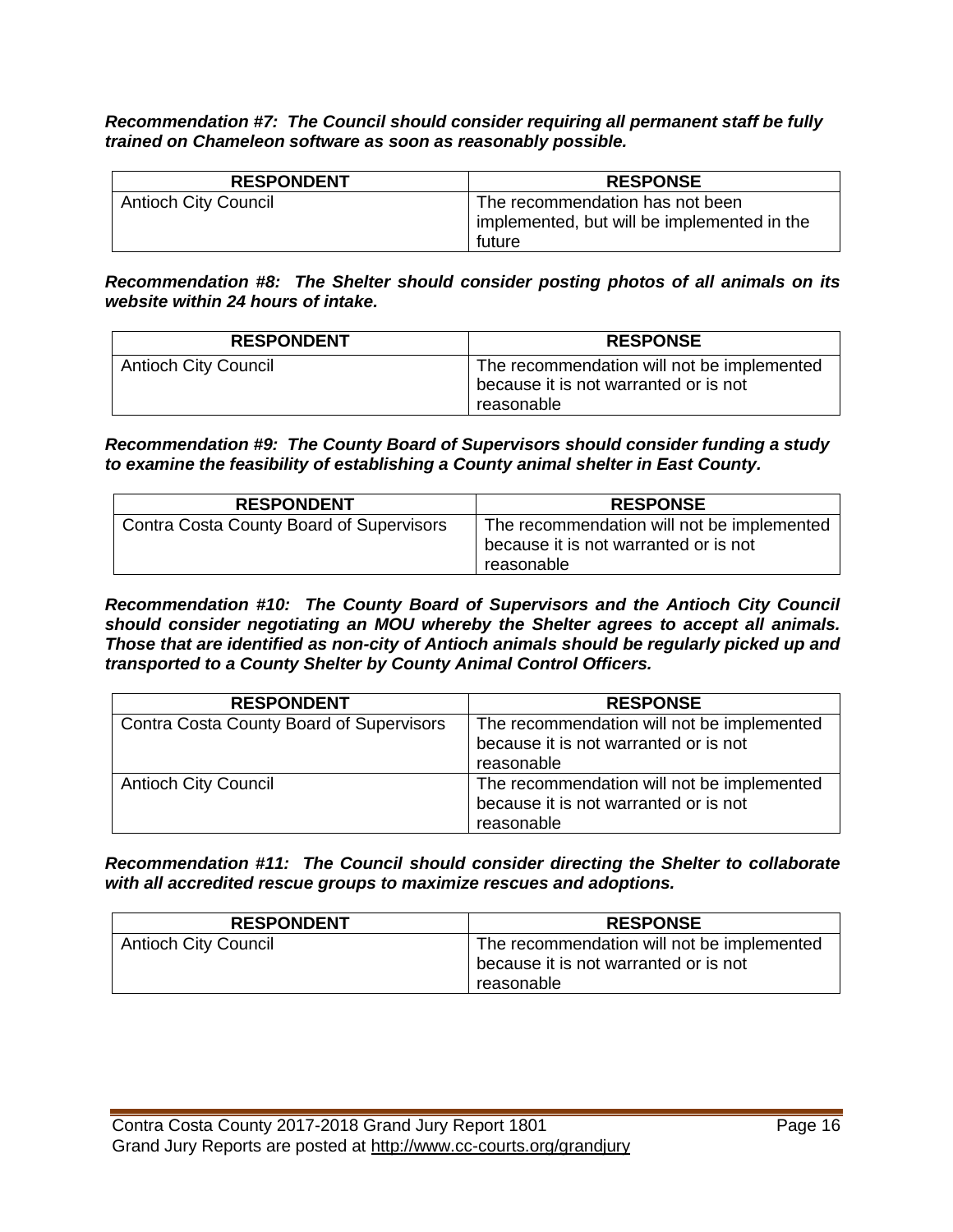*Recommendation #12: The Council should consider the selection of an independent community-based animal advisory group to routinely visit the Shelter to monitor animal welfare and Shelter conditions.*

| <b>RESPONDENT</b>           | <b>RESPONSE</b>                            |
|-----------------------------|--------------------------------------------|
| <b>Antioch City Council</b> | The recommendation will not be implemented |
|                             | because it is not warranted or is not      |
|                             | reasonable                                 |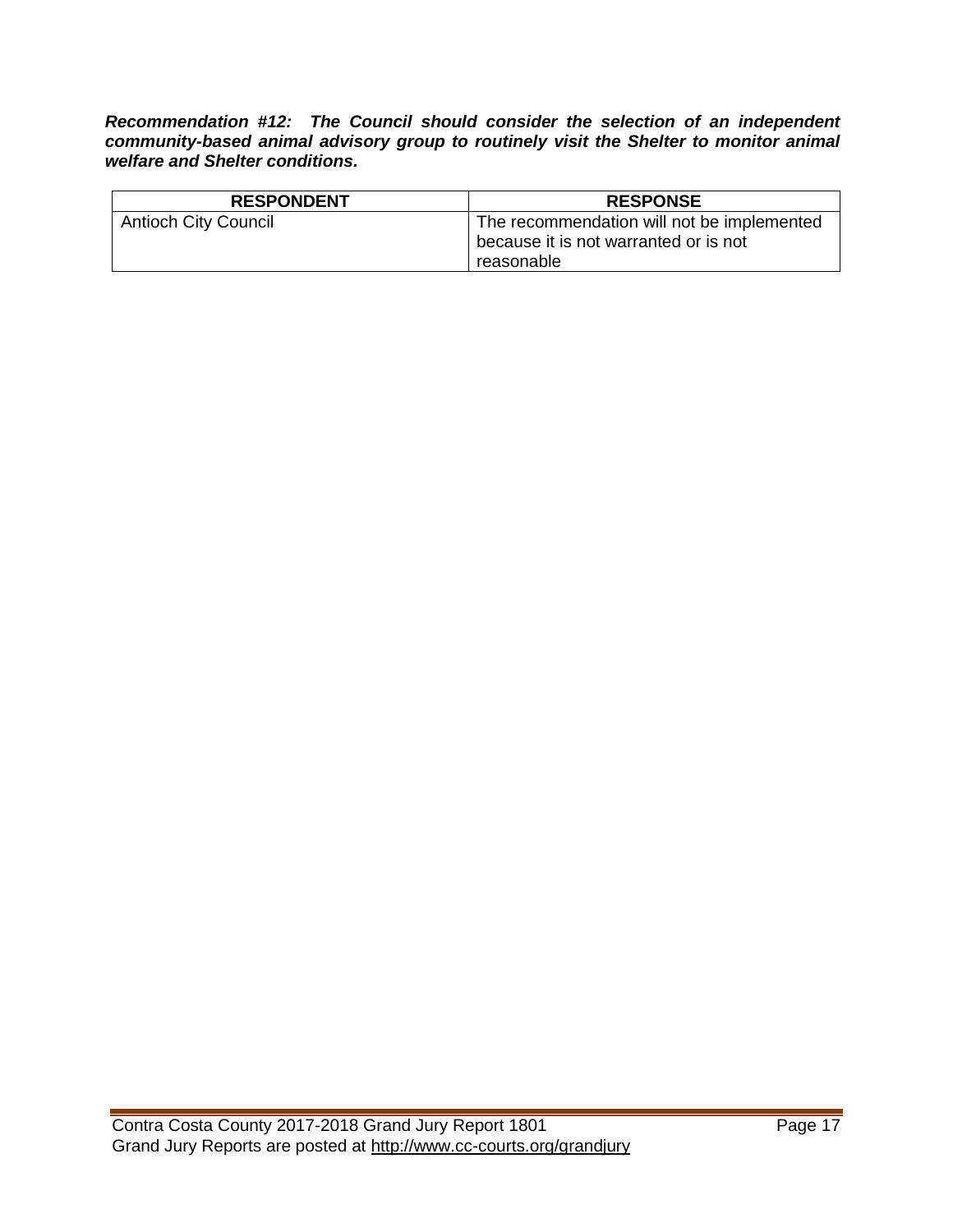#### **CONTRA COSTA COUNTY CIVIL GRAND JURY REPORT 1709** CONCORD NAVAL WEAPONS STATION REUSE Management and Reporting

*Recommendation #1: The Local Reuse Authority (LRA) should consider holding regular LRA meetings, separate from the City Council meetings.*

| <b>RESPONDENT</b>            | <b>RESPONSE</b>                                                                                   |
|------------------------------|---------------------------------------------------------------------------------------------------|
| <b>Concord City Council</b>  | The recommendation will not be implemented<br>because it is not warranted or is not<br>reasonable |
| <b>Local Reuse Authority</b> | The recommendation will not be implemented<br>because it is not warranted or is not<br>reasonable |

*Recommendation #2: To increase transparency, the LRA should consider posting agendas, minutes and video of the LRA (including the CAC meetings) on its website.*

| <b>RESPONDENT</b>            | <b>RESPONSE</b>                         |
|------------------------------|-----------------------------------------|
| <b>Concord City Council</b>  | The recommendation has been implemented |
| <b>Local Reuse Authority</b> | The recommendation has been implemented |

*Recommendation #3: The LRA should consider instructing staff to issue regular written periodic projects reports containing relevant information and current status, and to post the report on the LRA website to increase public awareness.*

| <b>RESPONDENT</b>            | <b>RESPONSE</b>                                                                             |
|------------------------------|---------------------------------------------------------------------------------------------|
| <b>Concord City Council</b>  | The recommendation has not yet been<br>implemented but will be implemented in the<br>future |
| <b>Local Reuse Authority</b> | The recommendation has not yet been<br>implemented but will be implemented in the<br>future |

*Recommendation #4: The LRA should consider creating a project execution plan in accordance with accepted program management standards as soon as possible, but no later than the completion of the specific plan.*

| <b>RESPONDENT</b>            | <b>RESPONSE</b>                         |
|------------------------------|-----------------------------------------|
| <b>Concord City Council</b>  | The recommendation has been implemented |
| <b>Local Reuse Authority</b> | The recommendation has been implemented |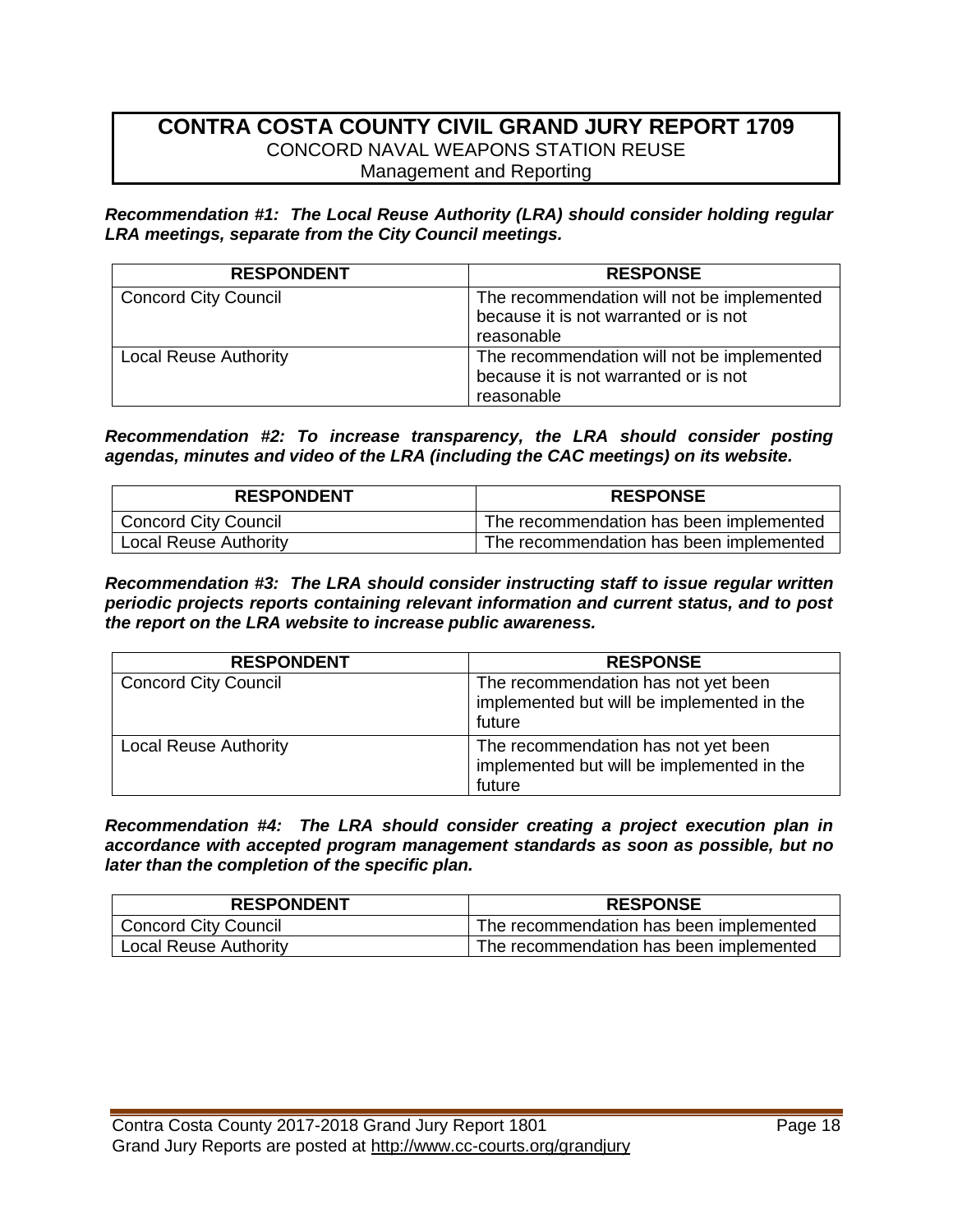*Recommendation #5: The LRA should consider selecting a master developer prior to negotiating a Term Sheet in future phases of the project.*

| <b>RESPONDENT</b>            | <b>RESPONSE</b>                            |
|------------------------------|--------------------------------------------|
| <b>Concord City Council</b>  | The recommendation has not yet been        |
|                              | implemented but will be implemented in the |
|                              | future                                     |
| <b>Local Reuse Authority</b> | The recommendation has not yet been        |
|                              | implemented but will be implemented in the |
|                              | future                                     |

*Recommendation #6: The LRA should consider using a project management software system which would include project cost forecasting capabilities.*

| <b>RESPONDENT</b>            | <b>RESPONSE</b>                                                                             |
|------------------------------|---------------------------------------------------------------------------------------------|
| <b>Concord City Council</b>  | The recommendation has not yet been<br>implemented but will be implemented in the<br>future |
| <b>Local Reuse Authority</b> | The recommendation has not yet been<br>implemented but will be implemented in the<br>future |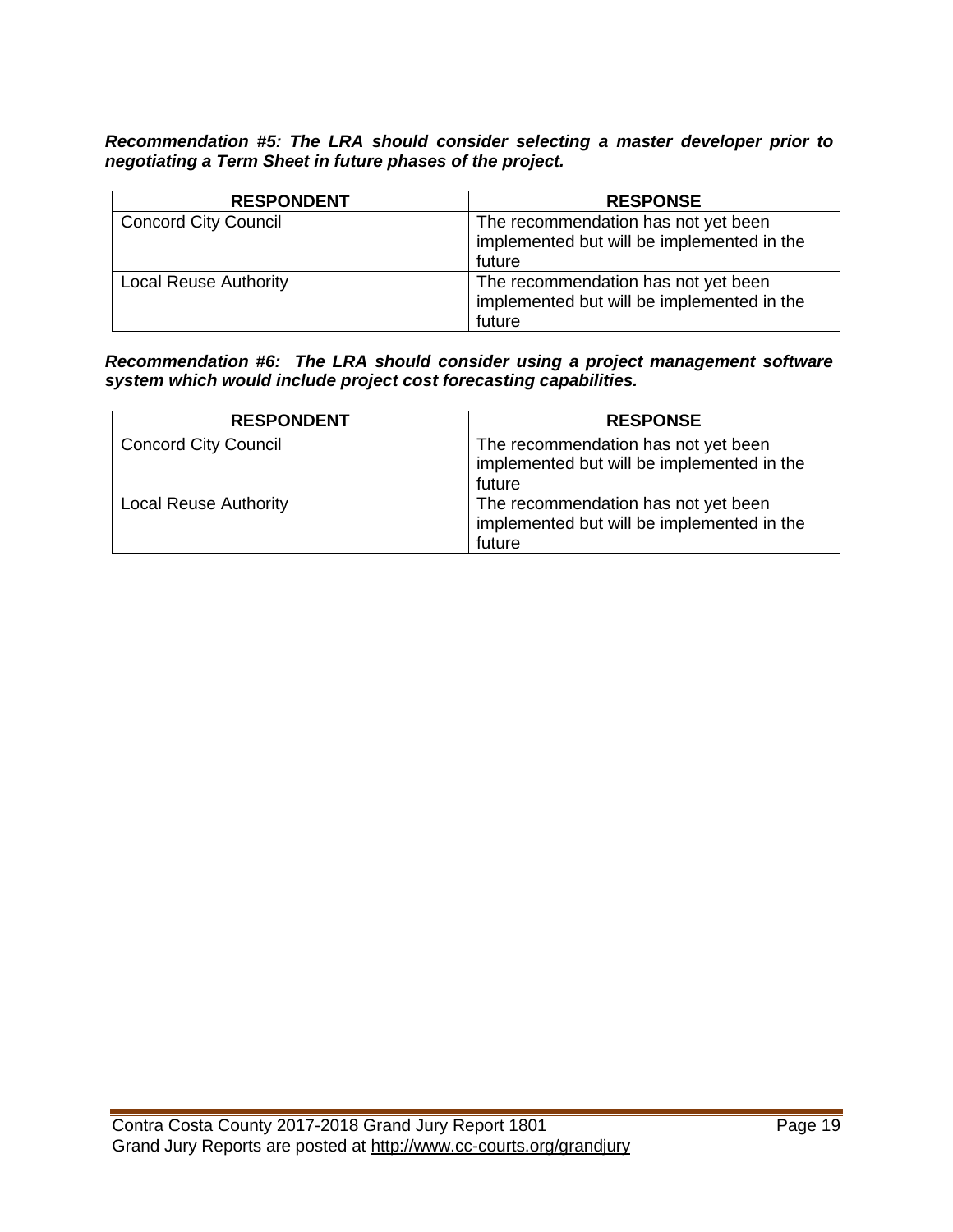### **CONTRA COSTA COUNTY CIVIL GRAND JURY REPORT 1710** LAW ENFORCEMENT USE OF FORCE AND MENTAL HEALTH AWARENESS

*Recommendation #1: The Sheriff should consider broadening and enhancing CIT training to educate all law enforcement officers.*

| <b>RESPONDENT</b>                  | <b>RESPONSE</b>                         |
|------------------------------------|-----------------------------------------|
| <b>Contra Costa County Sheriff</b> | The recommendation has been implemented |

*Recommendation #2: The Sheriff should consider coordinating with the Contra Costa Police Chiefs Association in their effort to create additional CIT training in the County.*

| <b>RESPONDENT</b>           | <b>RESPONSE</b>                         |
|-----------------------------|-----------------------------------------|
| Contra Costa County Sheriff | The recommendation has been implemented |

*Recommendation #3: The Sheriff should consider researching methods to document the effectiveness of CIT training, and identifying funds to do so.*

| <b>RESPONDENT</b>           | <b>RESPONSE</b>                             |
|-----------------------------|---------------------------------------------|
| Contra Costa County Sheriff | The recommendation has not yet been         |
|                             | implemented, but will be implemented in the |
|                             | future                                      |

*Recommendation #4: The Sheriff should consider providing annual updates of CIT training course materials to police departments in the County, and identifying funds to do so.*

| <b>RESPONDENT</b>                  | <b>RESPONSE</b>                                                                                   |
|------------------------------------|---------------------------------------------------------------------------------------------------|
| <b>Contra Costa County Sheriff</b> | The recommendation will not be implemented<br>because it is not warranted or is not<br>reasonable |

*Recommendation #5: The Sheriff should consider conducting a feasibility study to determine the benefits of establishing additional MHET teams.*

| <b>RESPONDENT</b>                  | <b>RESPONSE</b>                             |
|------------------------------------|---------------------------------------------|
| <b>Contra Costa County Sheriff</b> | The recommendation has not yet been         |
|                                    | implemented, but will be implemented in the |
|                                    | future                                      |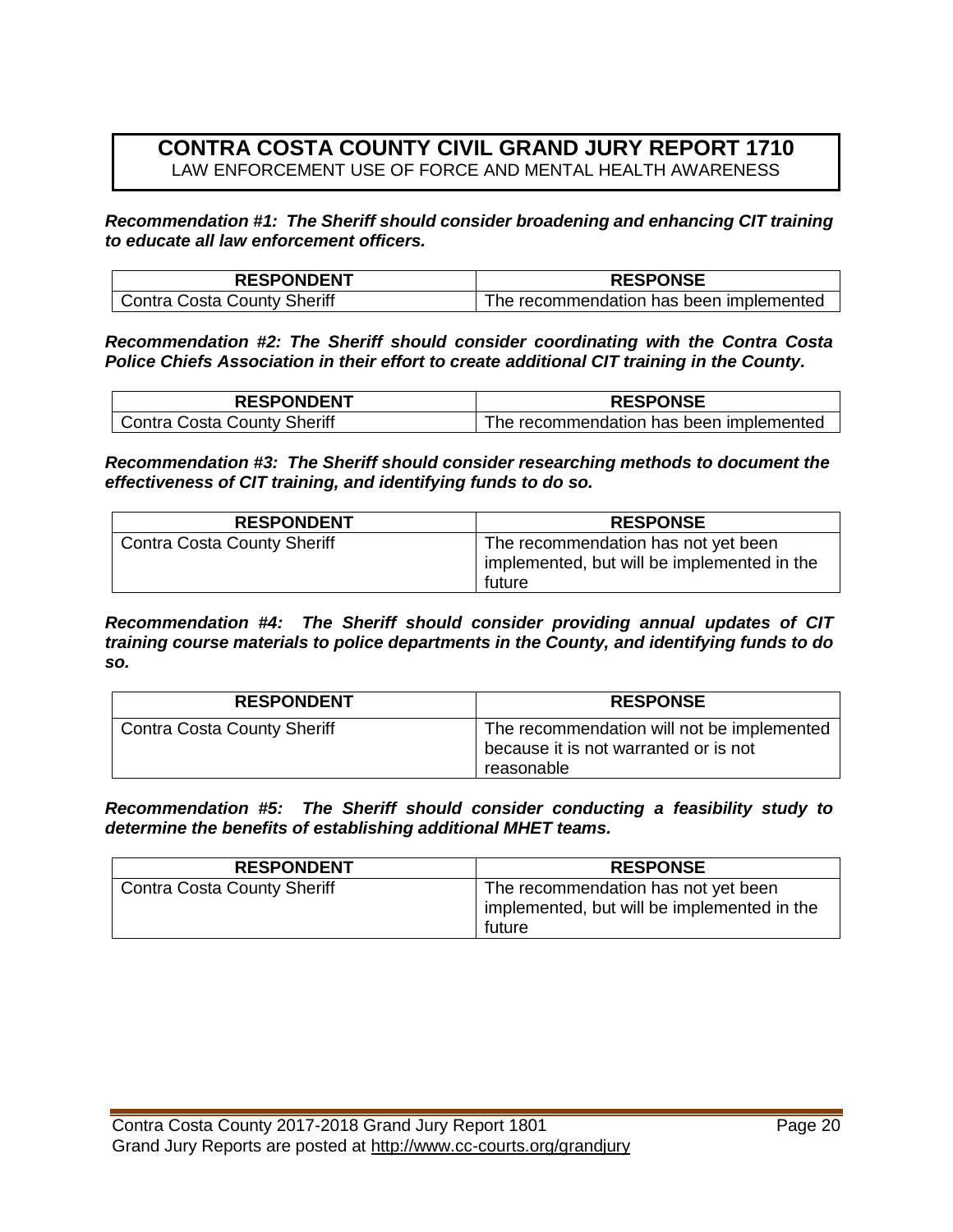#### **CONTRA COSTA COUNTY CIVIL GRAND JURY REPORT 1711** ALAMO PARKS PLANNING AND DEVELOPMENT

*Recommendation #1: The Board of Supervisors should consider developing a written, long-term plan for the CSA R7 funds.*

| <b>RESPONDENT</b>                        | <b>RESPONSE</b>                         |
|------------------------------------------|-----------------------------------------|
| Contra Costa County Board of Supervisors | The recommendation has been implemented |

*Recommendation #2: The Board of Supervisors should consider instructing the MAC to use some of its CSA R7 funds to perform a survey of residents to ensure that long term plans for Alamo parks reflect the needs and concerns of the community.*

| <b>RESPONDENT</b>                               | <b>RESPONSE</b>                                                                                   |
|-------------------------------------------------|---------------------------------------------------------------------------------------------------|
| <b>Contra Costa County Board of Supervisors</b> | The recommendation will not be implemented<br>because it is not warranted or is not<br>reasonable |

*Recommendation #3: Prior to funding any park projects, the Board of Supervisors should consider ensuring that improvements or land purchases are in accordance with proposed long-term CSA R7 plan and the County's General Plan.*

| <b>RESPONDENT</b>                        | <b>RESPONSE</b>                         |
|------------------------------------------|-----------------------------------------|
| Contra Costa County Board of Supervisors | The recommendation has been implemented |

*Recommendation #4: The Board of Supervisors should consider replacing the new sign at the Miranda Avenue entrance of Livorna Park to match the other existing sign, which indicates park hours from sunrise to sunset.*

| <b>RESPONDENT</b>                               | <b>RESPONSE</b>                                                                                   |
|-------------------------------------------------|---------------------------------------------------------------------------------------------------|
| <b>Contra Costa County Board of Supervisors</b> | The recommendation will not be implemented<br>because it is not warranted or is not<br>reasonable |

*Recommendation #5: The Board of Supervisors should consider directing the MAC to hold large events at Hap Magee Park, rather than Livorna Park.*

| <b>RESPONDENT</b>                               | <b>RESPONSE</b>                                                                                   |
|-------------------------------------------------|---------------------------------------------------------------------------------------------------|
| <b>Contra Costa County Board of Supervisors</b> | The recommendation will not be implemented<br>because it is not warranted or is not<br>reasonable |

*Recommendation #6: To ensure that the MAC's recommendations are supported by the community, the Board of Supervisors should consider instructing the MAC to provide a history of community outreach efforts and feedback to support their recommendations.*

| <b>RESPONDENT</b>                        | <b>RESPONSE</b>                         |
|------------------------------------------|-----------------------------------------|
| Contra Costa County Board of Supervisors | The recommendation has been implemented |

Contra Costa County 2017-2018 Grand Jury Report 1801 **Page 21** Grand Jury Reports are posted at http://www.cc-courts.org/grandjury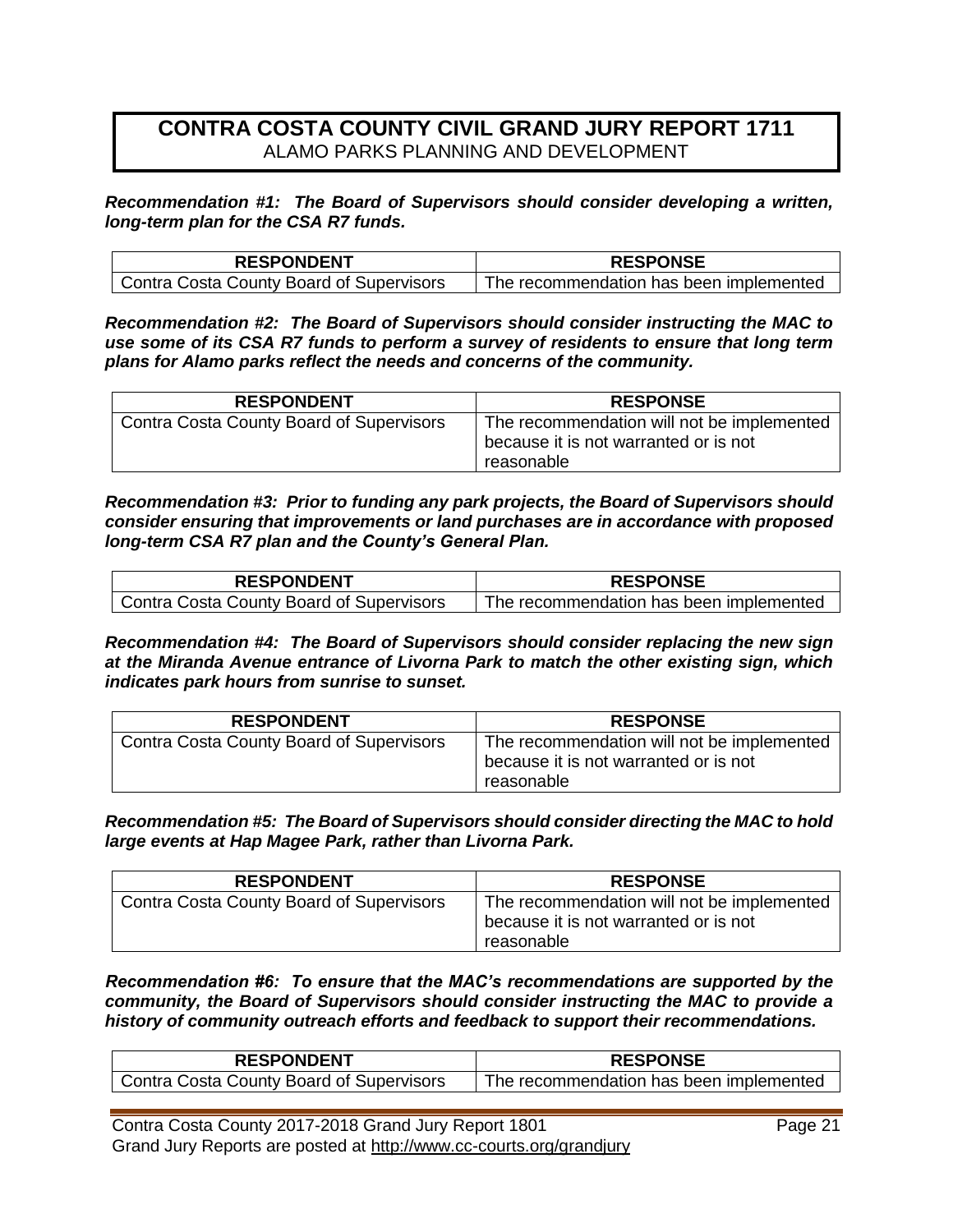#### **CONTRA COSTA COUNTY CIVIL GRAND JURY REPORT 1712** MORE SHELTER BEDS NEEDED FOR THE HOMELESS IN CONTRA COSTA COUNTY

*Recommendation #1: The Board of Supervisors should consider instructing the Health Services Department to create and present a proposal outlining the cost of opening and running a shelter with emergency beds in East County.*

| <b>RESPONDENT</b>                               | <b>RESPONSE</b>                                                                                   |
|-------------------------------------------------|---------------------------------------------------------------------------------------------------|
| <b>Contra Costa County Board of Supervisors</b> | The recommendation will not be implemented<br>because it is not warranted or is not<br>reasonable |

*Recommendation #2: The Board of Supervisors should consider finding a funding source to create and maintain a County-operated shelter in East County.*

| <b>RESPONDENT</b>                               | <b>RESPONSE</b>                            |
|-------------------------------------------------|--------------------------------------------|
| <b>Contra Costa County Board of Supervisors</b> | The recommendation will not be implemented |
|                                                 | because it is not warranted or is not      |
|                                                 | reasonable                                 |

*Recommendation #3: The Board of Supervisors should consider finding a funding source to create and maintain a County-operated CARE center in East County.*

| <b>RESPONDENT</b>                               | <b>RESPONSE</b>                                                                                   |
|-------------------------------------------------|---------------------------------------------------------------------------------------------------|
| <b>Contra Costa County Board of Supervisors</b> | The recommendation will not be implemented<br>because it is not warranted or is not<br>reasonable |

*Recommendation #4: The Board of Supervisors should consider finding a sustainable funding source to increase the number of beds in existing County operated shelters.*

| <b>RESPONDENT</b>                               | <b>RESPONSE</b>                                                                                   |
|-------------------------------------------------|---------------------------------------------------------------------------------------------------|
| <b>Contra Costa County Board of Supervisors</b> | The recommendation will not be implemented<br>because it is not warranted or is not<br>reasonable |

*Recommendation #5: The Board of Supervisors should consider finding a sustainable funding source to set up additional County-operated CARE centers.*

| <b>RESPONDENT</b>                               | <b>RESPONSE</b>                                                                                   |
|-------------------------------------------------|---------------------------------------------------------------------------------------------------|
| <b>Contra Costa County Board of Supervisors</b> | The recommendation will not be implemented<br>because it is not warranted or is not<br>reasonable |